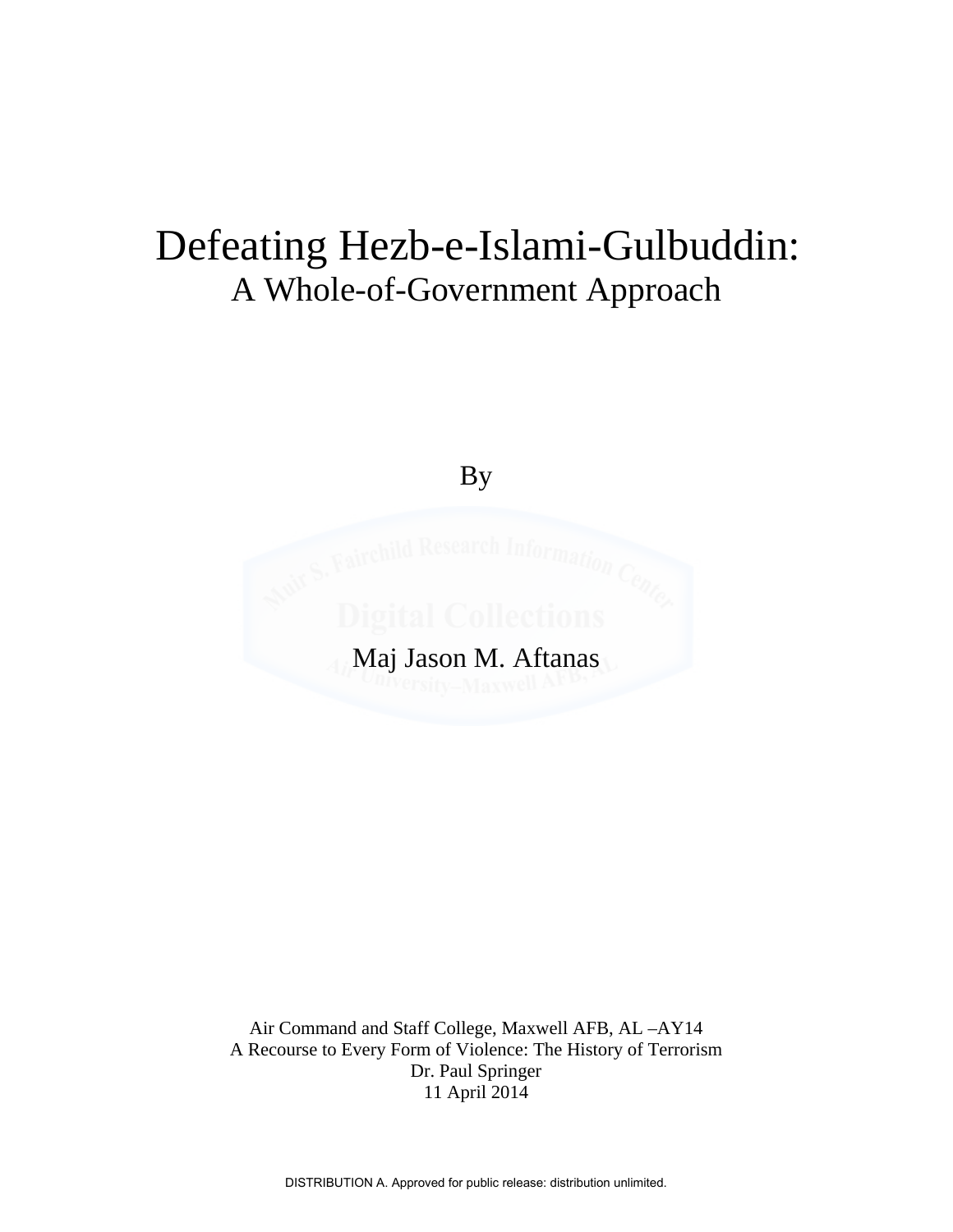### **Disclaimer**

The views expressed in this academic research paper are those of the author(s) and do not reflect the official policy or position of the US government or the Department of Defense. In accordance with Air Force Instruction 51-303, it is not copyrighted, but is the property of the United States government.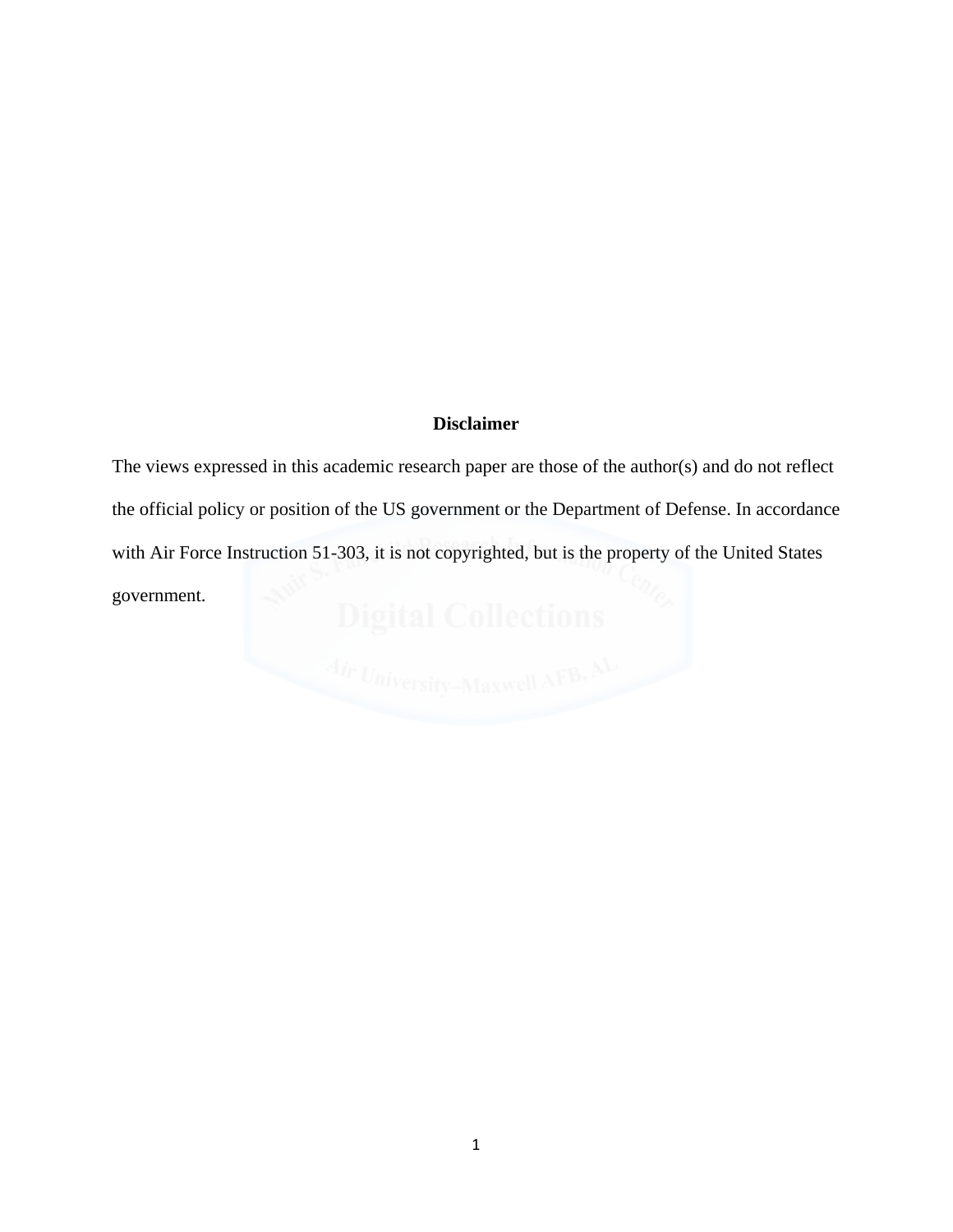Over the last fourteen years, coalition partners and Afghans alike spent significant blood and treasure to promote the establishment of a legitimate Afghan government, create the conditions for regional stability and security, and eradicate Al Qaeda and their sanctuaries within Afghanistan. Afghanistan has made significant accomplishments with respect to human rights, the rule of law, and governance. The Afghans have fielded capable national police, border police, and army forces, which are now solely responsible for securing the Afghan population. The seeds of a uniquely Afghan democracy were sown as evidence by the establishment of an Afghan Constitution in 2004 and the two relatively successful presidential elections held in 2009 and again in 2014. Soon, a peaceful transition following an anticipated run-off election will yield the office of the executive branch from Hamid Karzai to either Dr. Abdullah Abudullah or Dr.Ashraf Ghani Ahmadzai, which will mark the first such transition of power in modern Afghan history. Both candidates are strong supporters of the Afghan Constitution and the proposed bilateral security agreement (BSA) between the Government of the Islamic Republic of Afghanistan (GIRoA) and the United States. Thus, we can anticipate a strong US diplomatic, economic, and military presence in Afghanistan in the near-term. However, several potential barriers to the future success and maturation of the fledgling GIRoA exist and must be taken in to account when formulating our foreign policy and military strategy for a post-2014 Afghanistan. This paper focuses on the development of an operational approach for combating one such potential barrier, the terrorist organization, Hezb-e-Islami-Gulbuddin (HIG).

 I contend that the United States will have to apply a whole-of government operation approach in support of Afghan-led lines of operation that include counter-terrorism and stability operations, insurgent reconciliation programs, and the reformation of the current Afghan Constitution in order to defeat Afghan insurgents. Staunch U.S. support of these proposed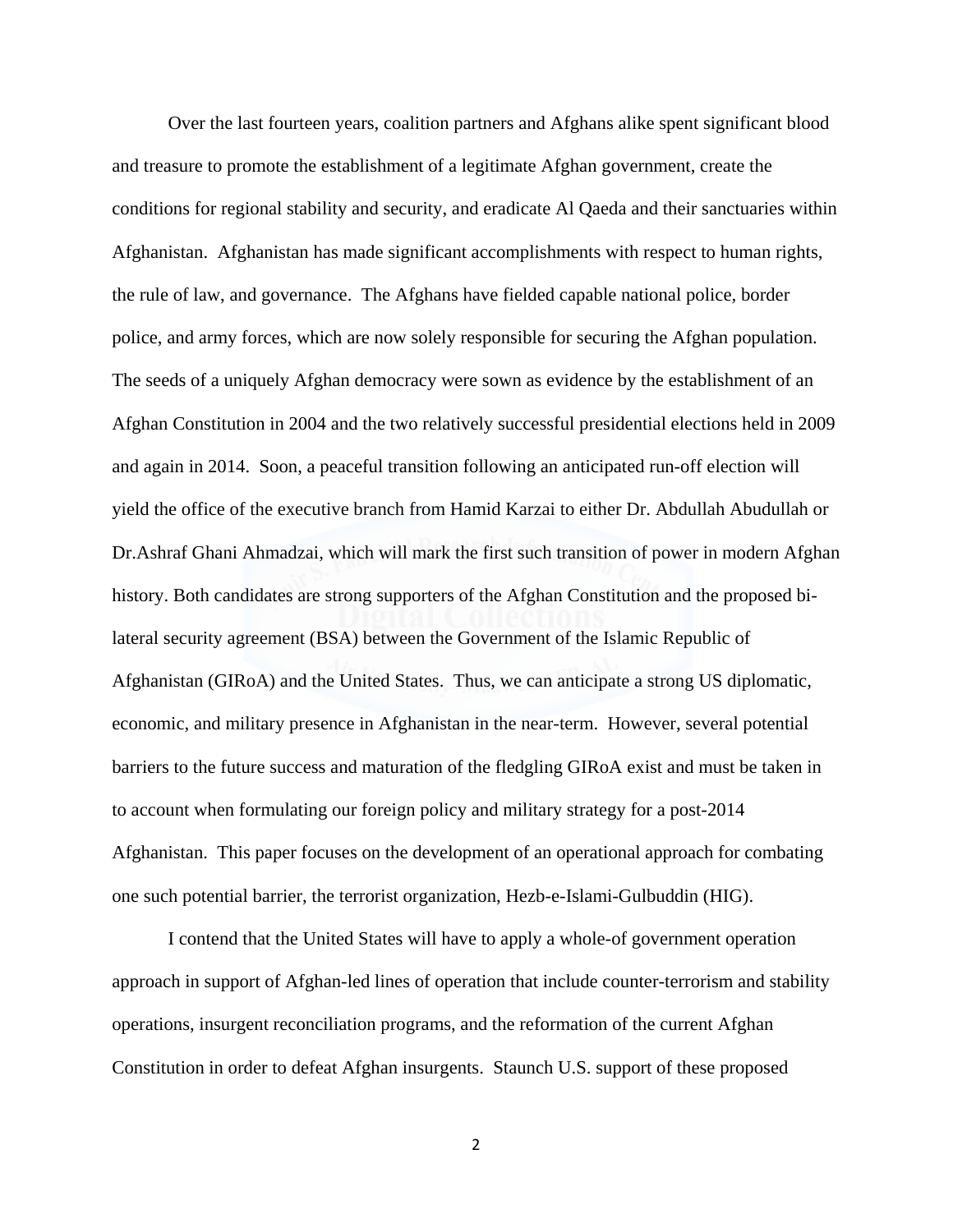programs is, in my opinion, essential to defeating the HIG, Taliban, Haqqani Network, and to prevent the resurgence of Al Qaeda in Afghanistan. This paper focuses on how these proposed Afghan-led lines of operation can be tailored to defeat the HIG hardliners and transition their more conciliatory membership from militancy to legitimacy. To develop my concept of operations for combating the HIG with a whole of government approach, I conducted exhaustive research into their history starting from their inception in 1976 to the present. The results of this research are presented along with my assessment of the future threat they pose to U.S. and Coalition partners. Then, within the context of case studies based on Hamas and Hezbollah, and the theories on defeating terrorism and the mechanisms by which terrorism ends are explored and presented. Special emphasis is placed on drawing potential lessons-learned from this line of research to incorporate into a whole-of-government Afghan-Led Operational approach to combat the HIG. Finally, my proposed operational approach is presented as a potential mechanism to defeat the HIG.

## *Air UniverHIG Overview* AFB,

 HIG is a militant Islamist movement designated as an "Other Selected Terrorist Organization" by the US State Department and a "Proscribed Terrorist Group" by the United Kingdom.  $\frac{1}{1}$  The group was founded in 1976 by its current leader, Gulbuddin Hekmatyar, in Peshawar Pakistan to militarily oppose the communist government of Afghan President Dauod Khan. $^2$  During the Soviet occupation of Afghanistan from 1979-1989, the aim of the organization was the expulsion of Soviet Forces and establishment of a conservative Islamic government based on sharia law. The HIG was a major player in the Afghan Civil War and provisional government from 1992-1996 and is largely responsible for setting the conditions that allowed the Taliban to seize power. They have also been purported to have played a role in the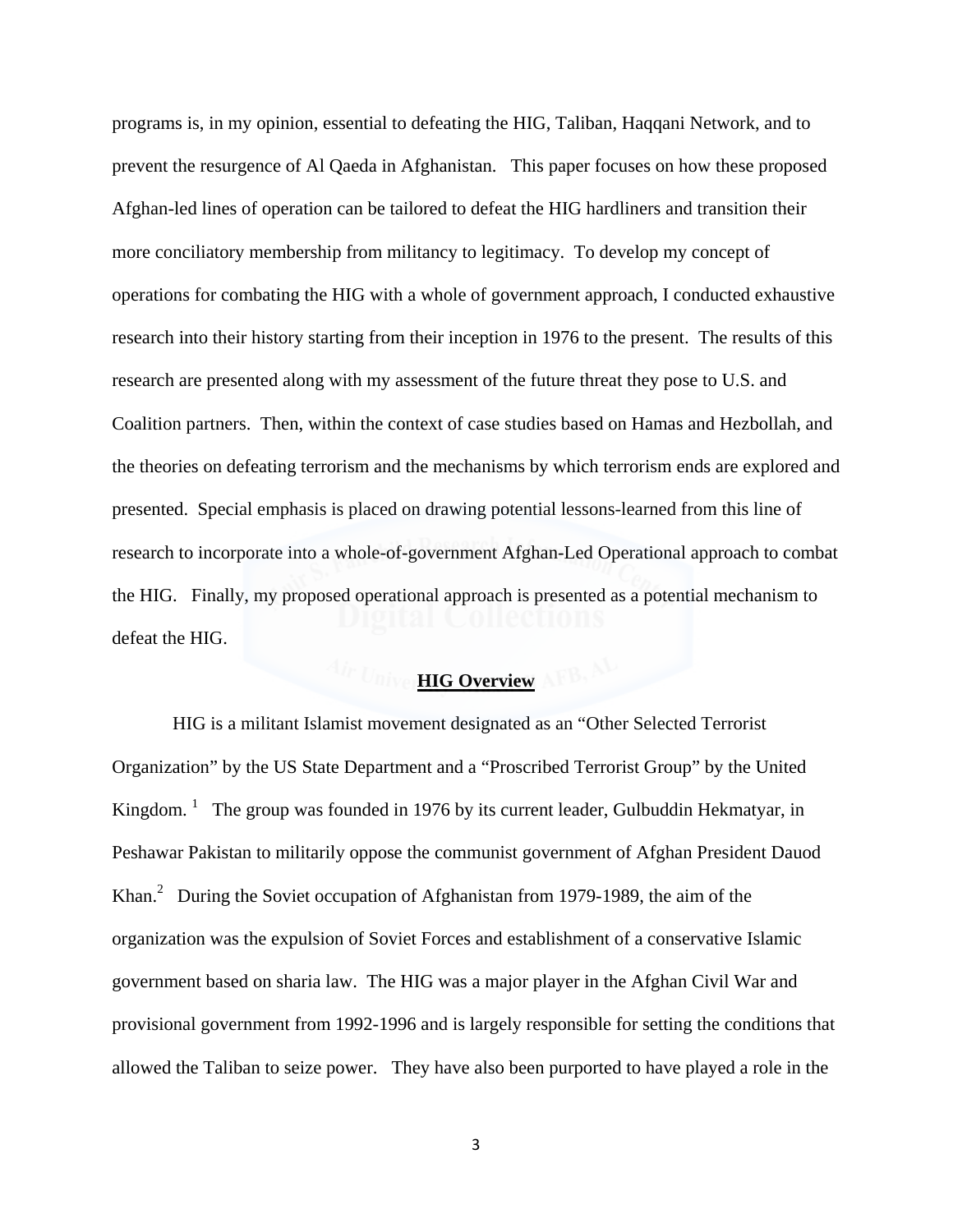establishment of Al Qaeda terrorist training camps in the Afghanistan-Pakistan border during the late 90's and have thus been linked with Osama Bin Laden. Presently, the HIG strives to obtain the same political goal of establishing a strict Islamic state, but it enemies are now the Karzai Administration and the International Security Assistance Force (ISAF). Honing their guerilla tactics through decades of fighting the Soviets, rival insurgent factions, and the ISAF backed Government of the Islamic Republic of Afghanistan (GIRoA), the HIG remains a highly credible threat to GIRoA and ISAF military personnel. 3

#### **Origins of the HIG**

Gulbuddin Hekmatyar was born in 1947 in the northern Afghan province of Kunduz.<sup>4</sup> His father was an ethnic Pashtun and a member of the Kharoti tribe which originated in Ghazni. The Kharoti and Ghilzai tribes were forced to relocate to the northern provinces in the late 19<sup>th</sup> century under the decree of King Abdur Rahman Khan of the Duranni tribe in an effort to consolidate power and weaken the influence of his rival Pashtun tribal leaders.<sup>5</sup> As a youth, Hekmatyar secured an apprenticeship with a prominent textile manufacturer, the Spinzar Cotton Company. The company's owner, Ghulam Serwar Nasher, had developed Kunduz in one of the most affluent provinces in Afghanistan and saw a bright future for Gulbuddin. In 1968 Nasher arranged for Hekmatyar's acceptance into the Mahtab Qala Military Academy. However, Hekmatyar was expelled from the academy in 1970 for communist activities and alleged contact with KGB and Soviet political officials.<sup>6</sup> Hekmatyar refocused his scholastic efforts shortly thereafter and began studying engineering at Kabul University where the moniker "The Engineer" was placed on him by his first followers.<sup>7</sup> He joined an underground offshoot of the Muslim Brotherhood known as Nahdat al-Shibab al-Muslim where he met his fellow engineer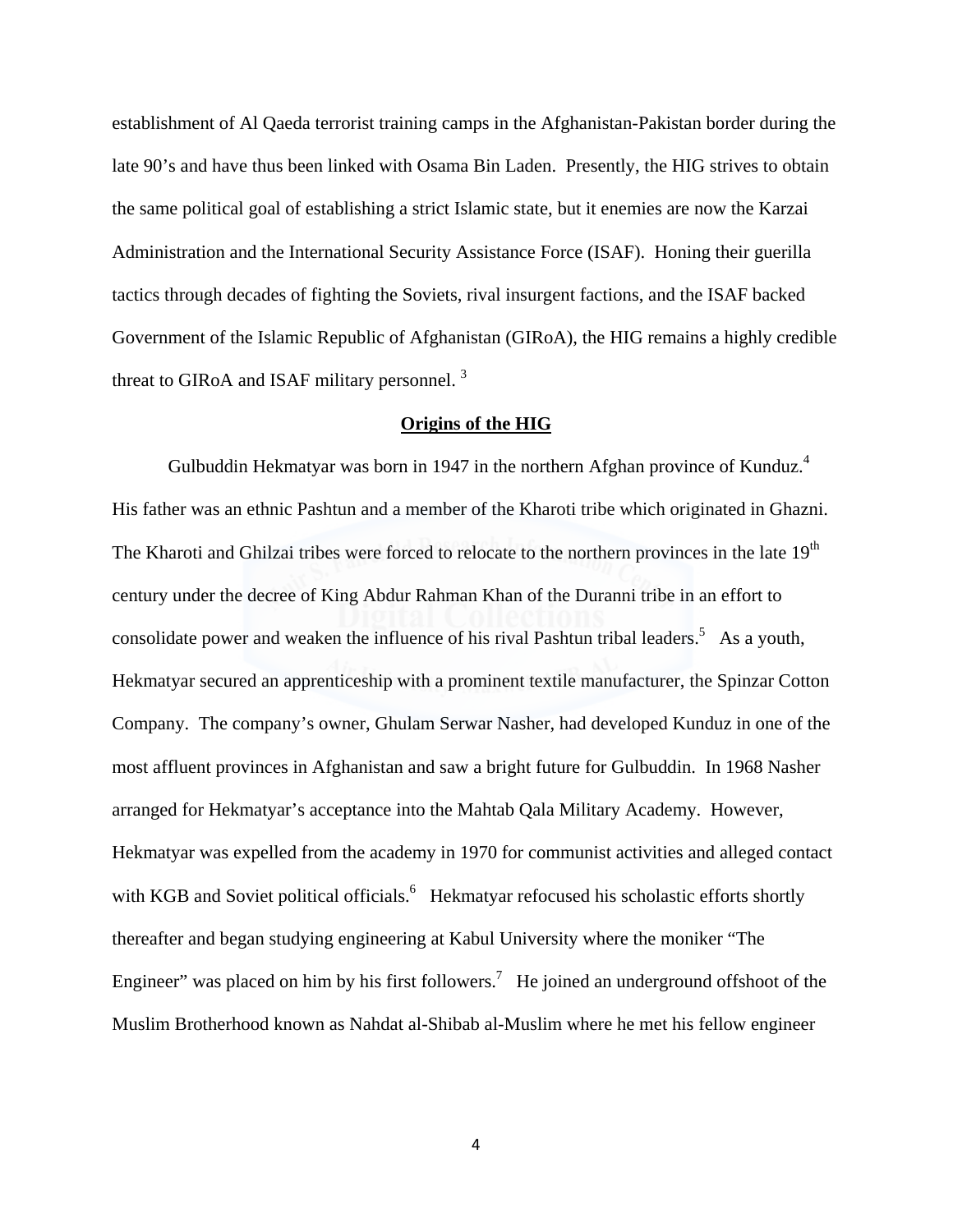and future rival Ahmed Shah Massoud. $8\,$  In 1972, Gulbuddin Hekmatyar was sentenced to two years in prison for the murder of a rival Maoist militant.<sup>9</sup>

 Nahdat's leader, Burhanuddin Rabanni, installed the imprisoned Hekmatyar as the group's political director. In this post, Hekmatyar is reported to have authorized throwing acid female students wearing western clothing.<sup>10</sup> This was the first instance of radicalized Islamic terrorism conducted at the behest of the future leader of the HIG. He would remain active in the Nahdat movement until it was disbanded two years later but his ties with Rabanni and Massoud would shape his future as a Mujahedeen leader for decades.

In 1973 the King of Afghanistan, Zahir Shah, was deposed by his cousin and former Prime Minister, Mohammed Dauod. 11 Dauod installed a one-party reformist government and pardoned a majority of prisoners. This event allowed Hekmatyar to join Rabanni and Massoud who would flee to the refugee camps in Peshawar Pakistan.

By 1974 Rabanni become the head of the anti-Dauod opposition group known as Jamiate-Islami. The group's official stated mission was to protect Islamic teachings, defend the deprived classes, retain Afghan national prestige, and to represent Afghan Muslims.<sup>12</sup> Rabanni's Jamiat believed in a mainly political solution to bring about reform in the new government. He envisioned reforming the Dauod –government by infiltrating its institutions, slowing the pace of social reform, and then gradually winning over traditional Afghan Muslims to his cause. Massoud became a primary proponent of the Jamiat strategy and set off to secure the Panjshir Valley as stronghold for the movement in 1975.<sup>13</sup> His attempt failed however due to Hekmatyar's last minute decision to hold back his forces and allow the Afghan Red Army to flank Massouds forces.14 Massoud and Rabanni never fully trusted Hekmatyar again and the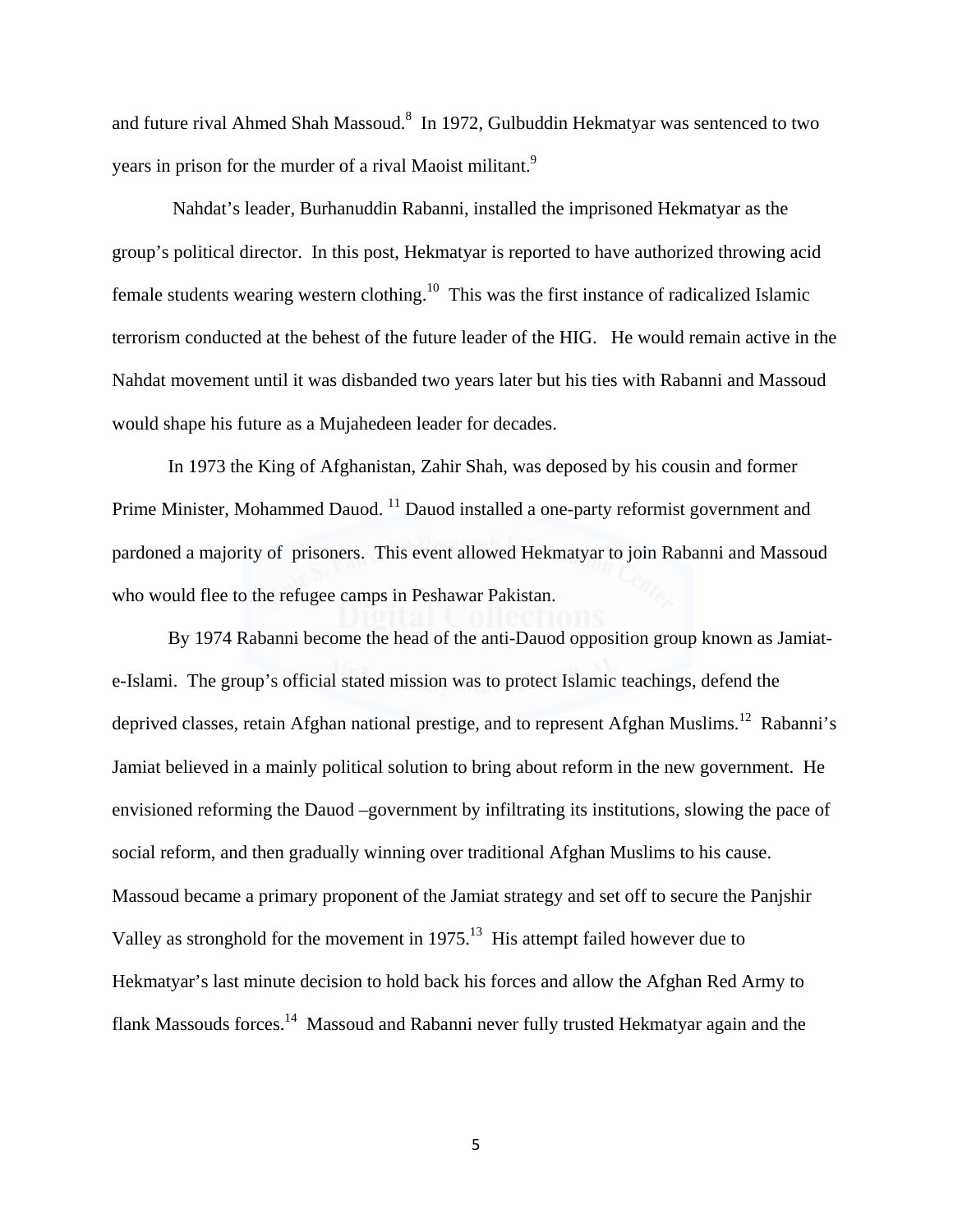Jamiat movement splintered. Hekmatyar consolidated his followers into the militant corps of Hezb-e-Islami-Gulbuddin (HIG) in 1976.

In contrast to Rabanni and Massoud, Hekmatyar espoused a radical, militant, and revolutionary approach to toppling the one-party government of Dauod. He was determined to install a conservative Islamic government based on sharia regardless of whether he had the popular support of the afghan people.<sup>15</sup> Furthermore, Hekmatyar's HIG was, and still remains, unique amongst the various Afghan insurgent and terrorist organizations because of their believe in the dissolution of the tribal system, which they view to be corrupt.<sup>16</sup>

The strength of the HIG grew in the late 70's with newfound support from the recently established Pakistan ISI under the rule of General Zia ul-Hag. During the "Great Saur Revolution" of 1978 President Daoud was assassinated and the People's Democratic Party of Afghanistan (PDPA) came to power under Nur Mohammed Taraki.<sup>17</sup> In December of 1978 the PDPA and the Soviet Union signed a "Treaty of Friendship." <sup>18</sup> One year, and two Afghan Premiers later, the Soviet Union would commit a sustained force of 115,000 troops for ten years in an attempt to quell the rebellion against the communist Afghan government.<sup>19</sup> General Zia, wanting a radical pro-Islamabad Pashtun to take power in any post-communist Afghan government, channeled a large portion of roughly three billion dollars in US aid to the anti-Soviet forces of the HIG.<sup>20</sup>

#### **The Soviet Occupation: 1979-1989**

 Soviet Special Forces seized Kabul International Airport on 24 December 1979 and began mobilizing the Red Army occupation of Afghanistan which would span a decade.<sup>21</sup> The various Mujahedeen factions loosely coalesced into a formidable resistance bolstered by thousands of foreign fighters including some 6,000 Saudis, 4,000 Egyptians, and 1,000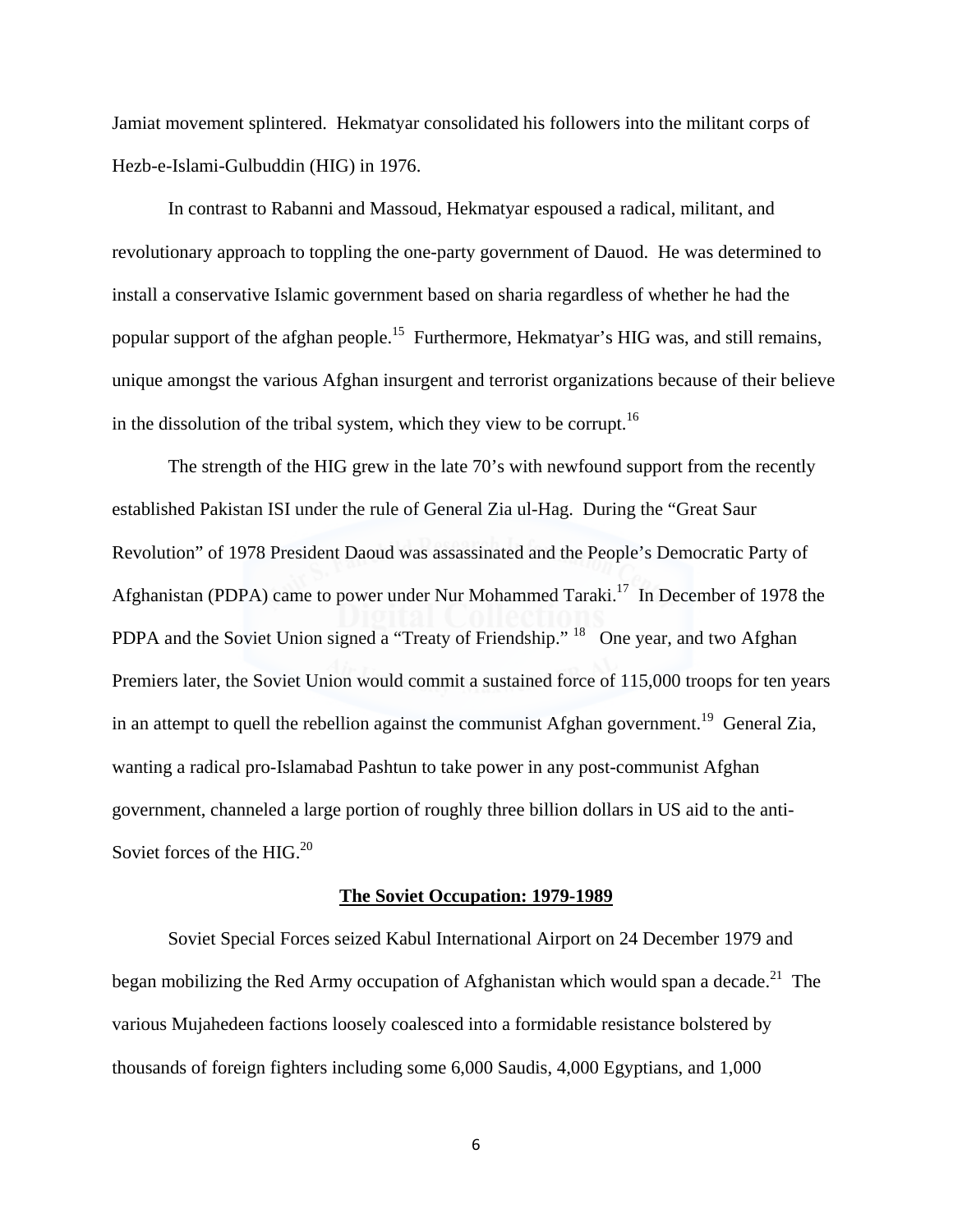Yemenis.<sup>22</sup> Abdallah Azzam, a Jordanian of Palestinian decent, established the Maktab al-Khidmat ul-Mujahedeen (MUKUB) in the refugee camps around Peshawar. The MUKUB served as the recruiting, laundering, religious education, and propaganda machine for the Arab faction of the anti-Soviet campaign in Afghanistan.<sup>23</sup> Although the majority of Arab recruits would serve in supporting roles for the indigenous Afghan fighters, several Arabs such as Osama Bin Laden, Muhammad Atef, Abu Sayaaf, and Ayman al-Zawahiri would fight alongside Hekmatyar's HIG Mujahedeen and go on to form the nexus of Al Qaeda and its offshoots following the war.<sup>24</sup> Gulbuddin Hekmatyar would later take over the Administration of the MUKUB and use the camps in Shamshatoo and Jalozai as his recruiting base until the closure of the camps in 2008.

 An estimated eleven billion dollars of US and Saudi aid was funneled through MUKUB by the ISI to support the Afghan resistance, with an estimated six-hundred million dollars allocated to the HIG. Large caches of rocket propelled grenades (RPGs), Kalashnikov AK-47s, and man-portable air defense systems (MANPADS) were procured and employed by the HIG during this era. $^{25}$ 

 During the Soviet occupation of Afghanistan, Hekmatyar's forces focused their attacks in the N2K (Nangarhar, Nuristan, and Kunar) Provinces of Afghanistan, while Ahmed Shah Massoud's forces maintained the resistance in the Panjshir and Bahmyan Provinces just outside the range of the Red Army's artillery batteries. The ISI allowed some weapons and material to funnel into Panjshir but a vast of majority of their support was given to the HIG. Hekmatyar used the camps in the Federally Administered Tribal Areas (FATA) and the Khyber Pukhtookhwa as both a base of operations for financial and logistical support and as a recruiting pool. $^{26}$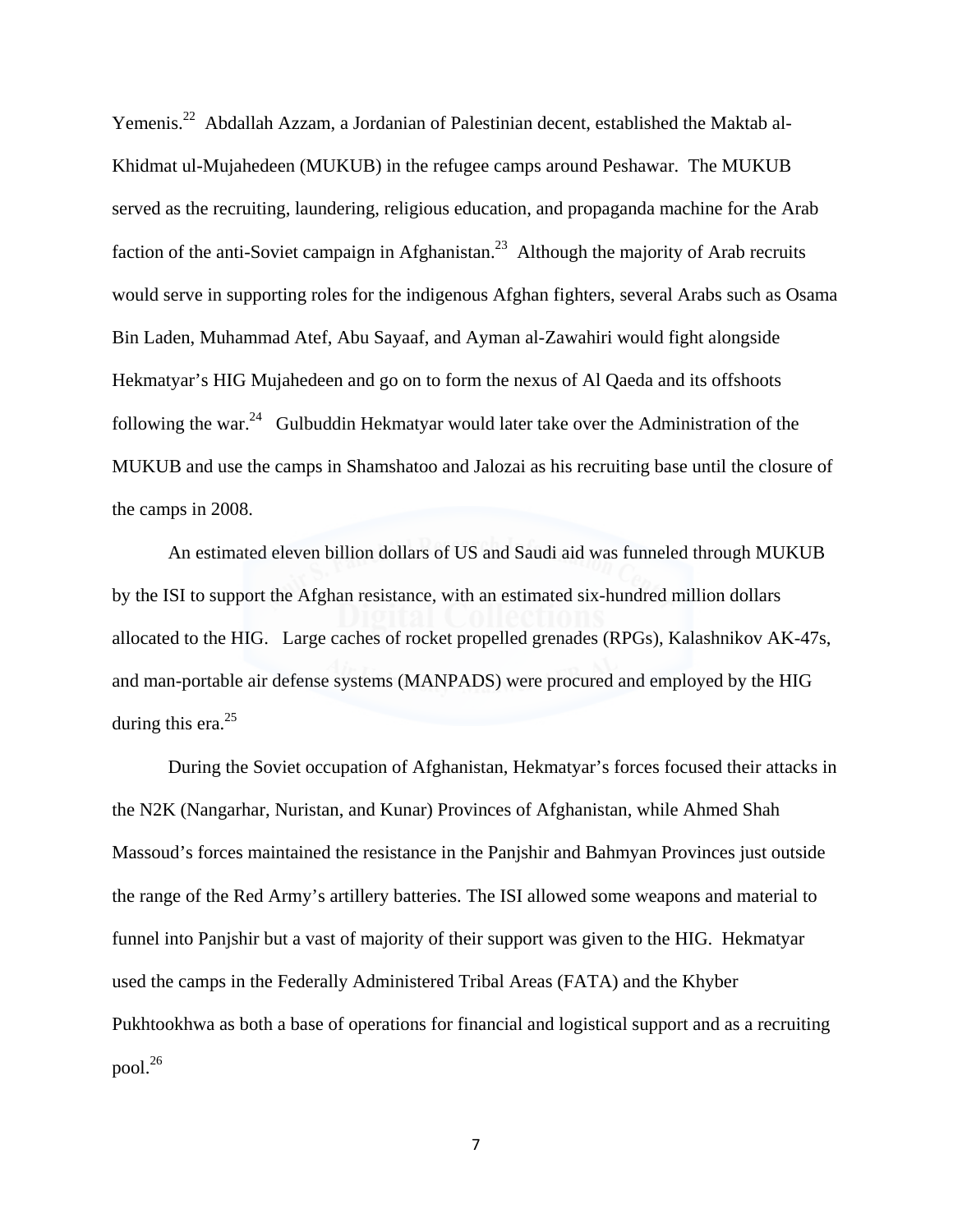The tactics, techniques, and procedures utilized by the HIG during this time were guerilla warfare style tactics that employed small bands of fighters. These units would harass Soviet convoys, combat patrols, and helicopter operations with lethal short-duration strikes before disappearing into inaccessible sanctuaries within the Hindu-Kush Mountains.27

 As the war began to wind down in the late 1980s, the HIG was being accused of subverting the efforts of it fellow Mujahedeen, particularly the Jamiat-e-Islami fighter under Ahmed Shah Massoud.<sup>28</sup> Corroborating this accusation were the documented assassinations of intellectual afghan-resistance leaders and three journalists who were less than complimentary of HIG's brutal dictator-like approach.

 In the fall of 1987, American documentary filmmaker Lee Shapiro and his cameraman Jim Lindalos were invited to document the HIG on a trip throughout Eastern Afghanistan. The BBC had already released a favorable documentary of Massoud and his Jamiat fighters that cast the group as the main faction of the Afghan-resistance. Hekmatyar welcomed the opportunity to reshape his organization's image as the leaders of the Mujahedeen resistance and to show the public that the HIG maintained close ties to all Afghan fighters.<sup>29</sup> To the HIG's dismay, a firefight broke out on the trip between the HIG and a rival Jamiat group resulting in the death of both journalists.<sup>30</sup> Both the official U.S. Department of State report and Gulbuddin Hekmatyar asserted that the death was a result of a Soviet ambush. However, an Afghan interpreter that survived the attack who contended that Red Army soldiers were not present during the event rebutted this account.<sup>31</sup> Additionally, in October of 1987 HIG operatives murdered a British journalist and former SAS operative named Andy Skrypkowiak, in an attempt to squelch favorable press on Massoud's faction from reaching the airwaves. Skrypkowiak was traveling from Panjshir with film of Massoud's recent successes and was invited to stay with Hezb fighters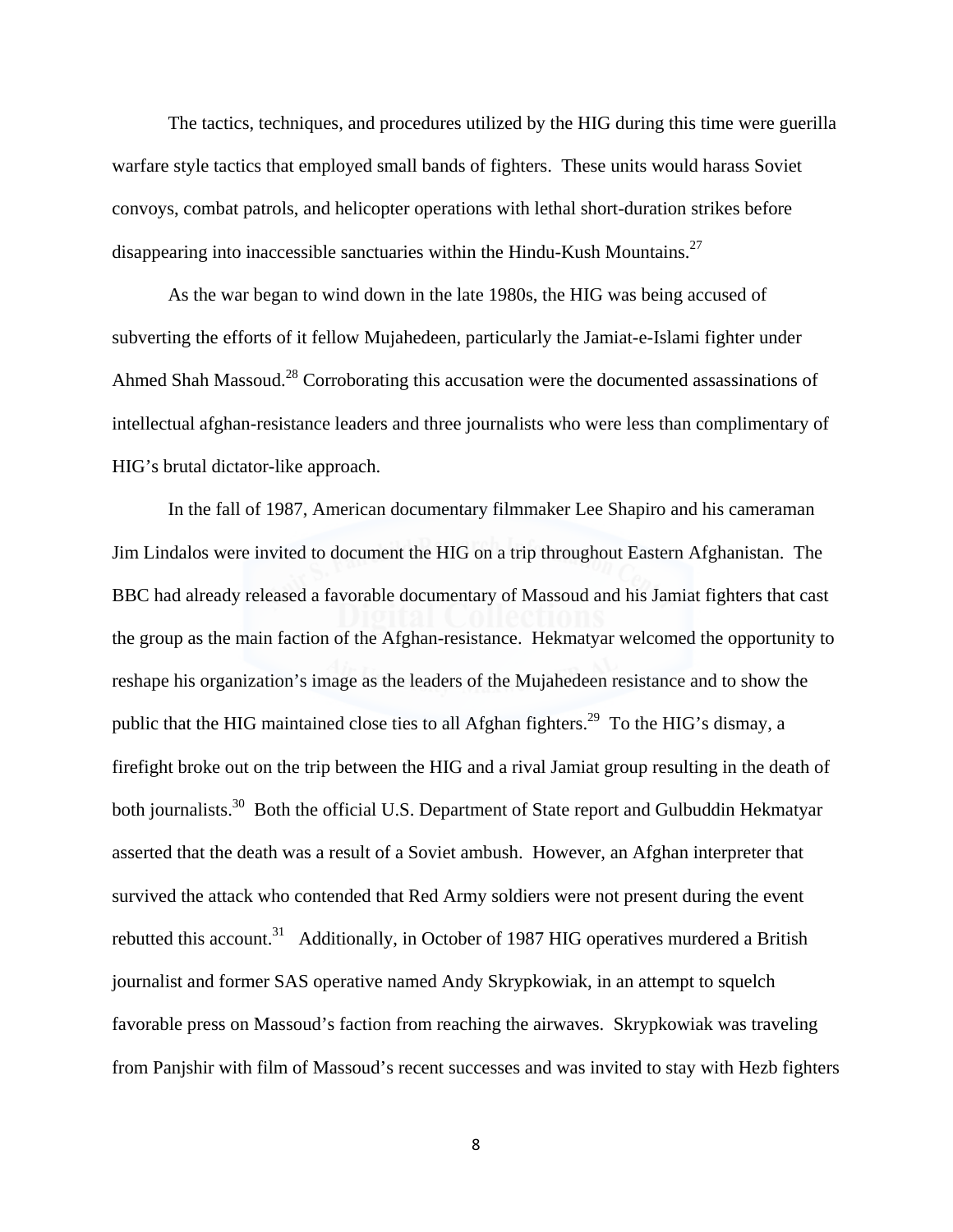overnight in a cave in Nuristan. While sleeping, his Hezb hosts crushed his skull with rocks and were later rewarded by Hekmatyar for their efforts.<sup>32</sup> But the most prominent assassination by the HIG was perpetrated against Professor Sayid Bahuddub Marjuh in 1988.<sup>33</sup> Marjuh was a well-known resistance intellectual in Peshawar who had written critically of the HIG, and Hekmatyar specifically. In November of 1987, Marjuh published the results of a survey in which two-thousand Afghan refugees were polled as to their preference for a post-communist leader.<sup>34</sup> Much to the dismay of Hekmatyar, the polls supported the former King of Afghanistan, Zahir Shah, and indicated that even Hekmatyar's followers had lost faith in his ability to lead the country after the end of the Soviet occupation.<sup>35</sup> Subsequently, Hekmatyar had Marjuh assassinated at his home by four HIG gunmen in February of 1988.

Although several US Embassy and NGO official had routinely reported HIG atrocities in the late 80's, the CIA believed that it was impossible to confront the ISI on the issue of reigning in Hekmatyar that late in the war.<sup>36</sup> Additionally, since the Soviet Union had recently indicated that they would withdraw from Afghanistan, the CIA was not motivated to take on the endeavor.<sup>37</sup> Hekmatyar's HIG had survived the Soviet occupation, the Mujahedeeen under his command numbered in the thousands, had accrued a large cache of weapons, and had successfully established a steady stream of recruits from his Peshawar refugee camp base.<sup>38</sup>

#### **The Afghan Civil War**

 Upon the withdrawal of Soviet forces in 1989, President Najibullah was left to carry on the communist government of Afghanistan. By 1992 the Soviet Union had ceased to exist and the funding and military aid from Moscow dried up paving the way for the Mujahedeen's ambitious attempt to seize power and institute an Islamic government.<sup>39</sup> As the Najibullah government began to implode the various political, ethnic, and tribal factions allied themselves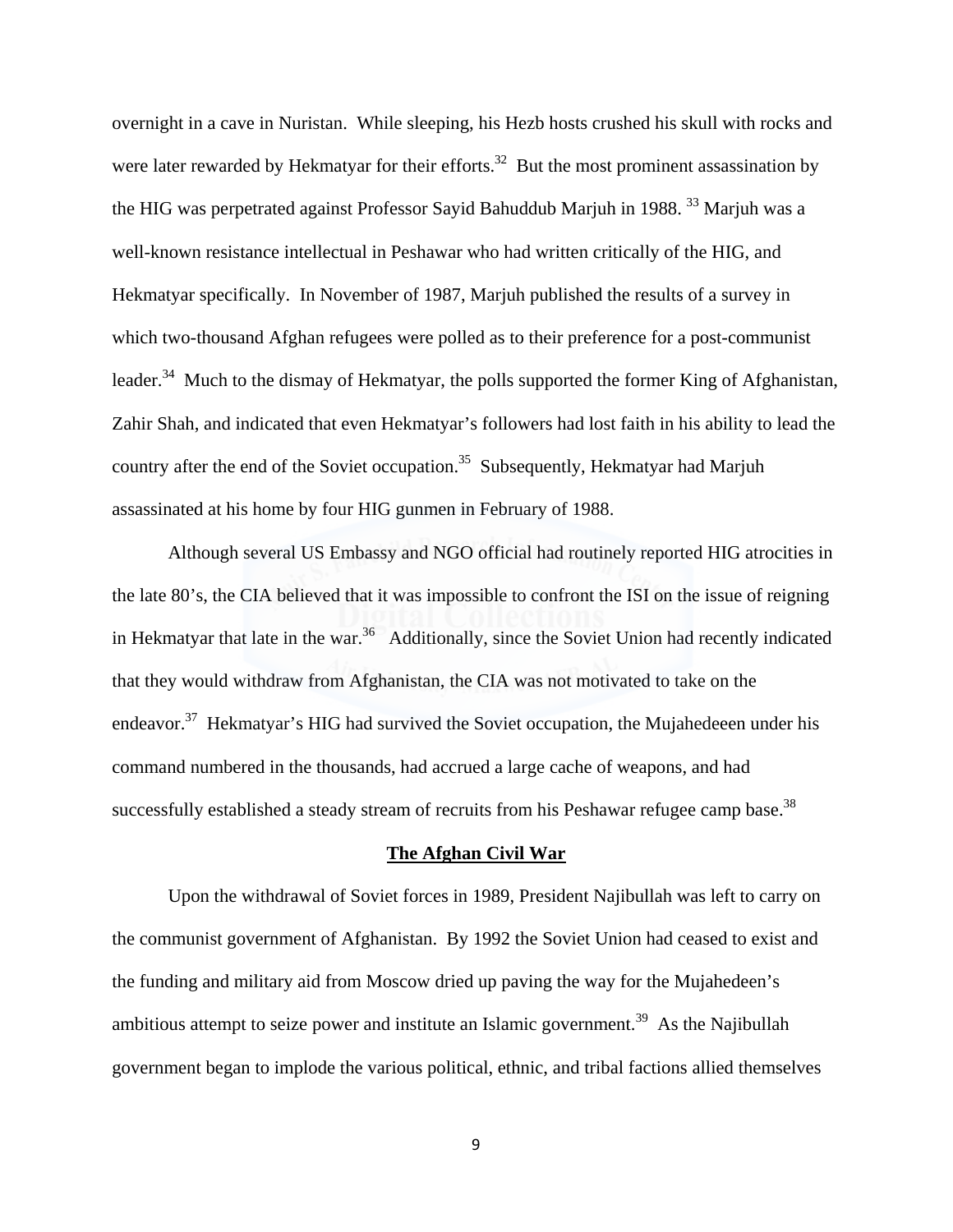with Mujahedeen warlords for protection. Pashtun officials sided with Hekmatyar's HIG, Shia with Hisb-e-Wahdat-e-Islami-ye, the communists and ethnic Uzbeks sided with General Dostum and the ethnic Tajiks and remaining remnants of the Afghan communists not loyal to Dostum allied themselves with Ahmed Shah Massoud's Shura-e-Nazar.<sup>40</sup> The HIG also bolstered its ranks with hundreds of radicalized war-orphans that had been trained in Hekmatyar's madrasas in Peshawar. 41

A civil-war pitting the rivals against each other eventually resulted in a power sharing agreement with Rabanni installed as President and Hekmatyar assuming the conciliatory role as Prime Minster of Afghanistan. He served in this capacity in 1993-1994 before leading a failed revolt against the Rabanni government by joining with the forces of his former enemy General Dostum.<sup>42</sup> Once again he accepted the office of Prime Minster under a cease-fire agreement in 1996 which was cut short by the overthrow of the provisional Mujahedeen government by the Taliban. 43

In the wake of 4 years of Rabbani's rule the Afghan people had endured a sporadic but devastating civil war that had left the "Jewel" city of Kabul in ruins. Afghans had been subjugated to draconian laws including those that restricted women for participating in public life and they had witnessed vicious acid attacks on unveiled women.<sup>44</sup> Thus the path was cleared for the Taliban to swoop in an assume power under the auspices of restoring honor, order, and security to Afghanistan.

#### **HIG During the Taliban: 1996-2001**

 Prior to the overthrow of the Rabanni government by the Taliban in 1996, Hekmatyar's forces were defeated by the Taliban at the HIG strongholds of Chaharasayb and Sarobi, resulting in the losses of large weapons caches.<sup>45</sup> The remaining HIG fighters loyal to Hekmatyar flailed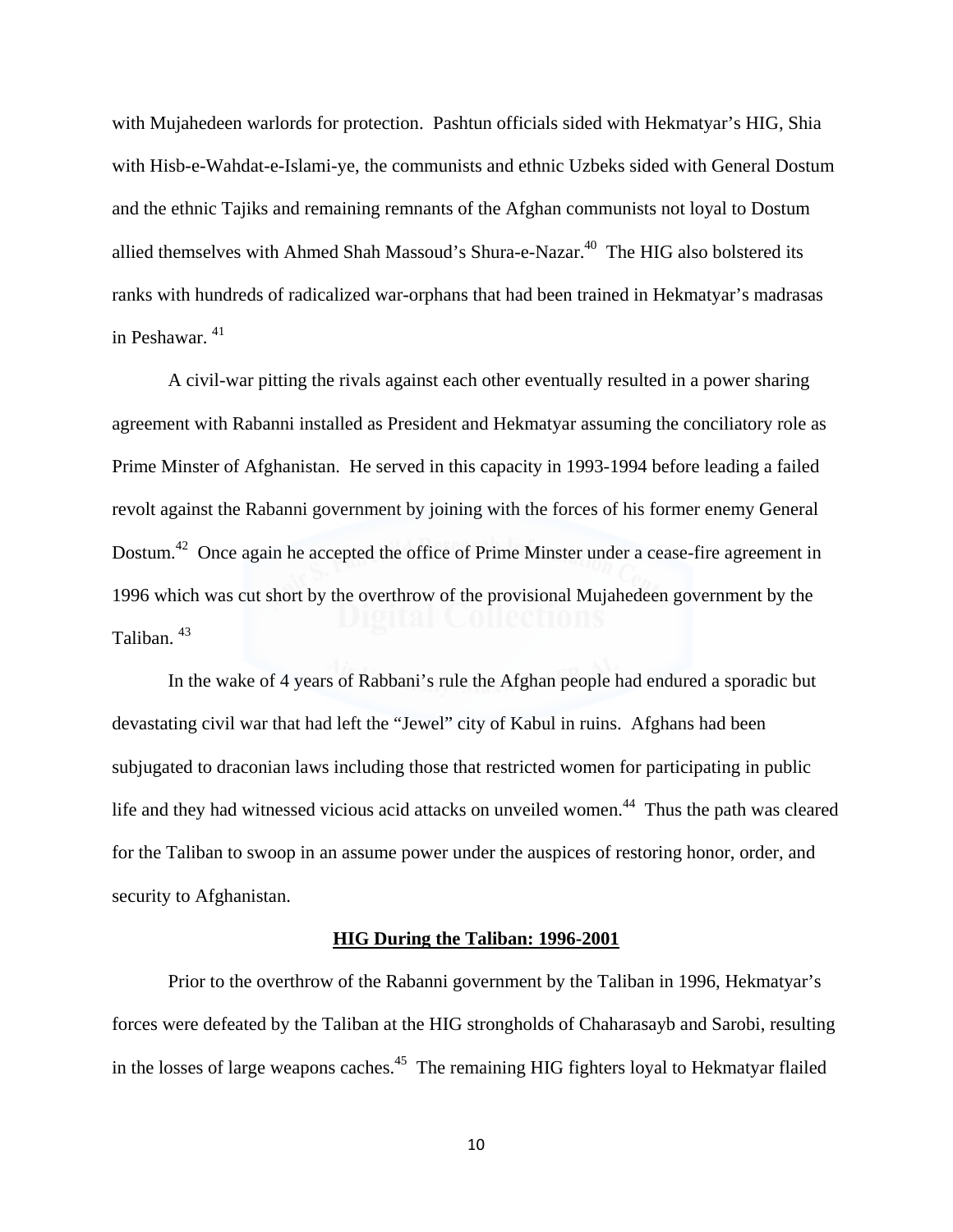about the N2K region trying to reconsolidate their power and gain the support of local commanders. The HIG's brutality and inability to reconcile their patronage networks amongst former Mujahedeen commanders was largely responsible for mass defections to the Taliban in Pashtun dominated regions of Eastern and South Eastern Afghanistan.<sup>46</sup> Unable to hold off the impending onslaught of Taliban fighters, Gulbuddin Hekmatyar fled to Iran where he opened a HIG office, raised funds, and funneled support for Al Qaeda terrorist training camps via his wellestablished Peshawar networks. 47

#### **Operation Enduring Freedom (OEF) : 2002-Present**

 In February of 2002 Gulbuddin Hekmatyar was expelled by Iran after the HIG offices were disbanded following a Bush Administration decree that stated that countries that harbor terrorists would be considered legitimate targets in the Global War on Terror (GWOT).<sup>48</sup> By late 2002, Gulbuddin Hekmatyar's HIG, Mullah Omar's neo-Taliban movement, and Osama Bin Laden's Al Qaeda fighters had agreed in principal to a truce and vowed to focus their efforts on fighting the invading NATO forces. However, a formal alliance between the groups was never documented. Hekmatyar made several vitriolic statements towards U.S. forces in which he called on all fighters who had opposed the Soviets to wage a jihad against what he termed as "Foreign Interference" by the US coalition.<sup>49</sup> In May of 2002, Hekmatyar was specifically targeted by a failed drone strike and by 2003 he had been placed on the US terrorist list for supporting terrorist actions conducted in Afghanistan by Al Qaeda and the Taliban.<sup>50</sup> By the end of 2003, the HIG was the most significant non-Taliban organization fighting the Karzai government and had become heavily involved in illicit drug trafficking to fund their operations.<sup>51</sup>

 Throughout the time period of 2003-2004, US forces conducted numerous raids against HIG affiliates in an attempt to stifle the resurgence of the group in the N2K region. However, by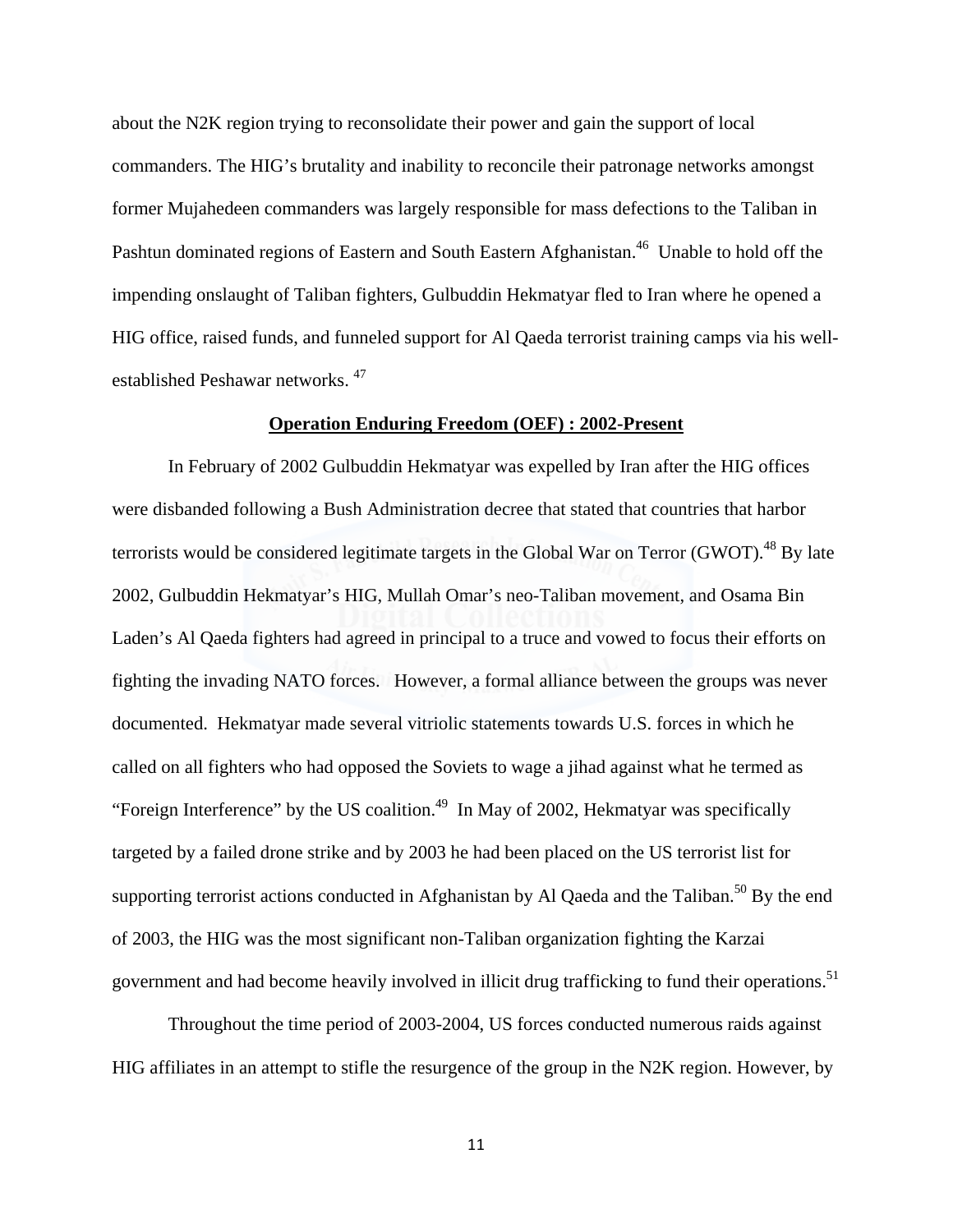2005 US forces had become embroiled in fierce fighting in Nuristan Province and the Korengal Valley of Kunar Province. Nuristan Province was reported to be the new base of operations for the HIG and the Korengal was the alleged home of an Egyptian Al Qaeda leader and several Soviet-era HIG fighters.<sup>52</sup> On 28 June 2005, insurgents operating out of the Korengal Valley shot down a US Special Forces Chinook helicopter resulting in 16 US KIA. Following this disaster, the U.S. sent in the 173d Airborne Brigade to conduct psychological operations in an attempt to draw out HIG and Taliban fighters. Messages we belted out over loudspeakers calling into question the manhood of the insurgents and likening them to "cowardly dogs."<sup>53</sup> Additionally, US forces blockaded the only highway into the valley, set up checkpoints, raided villages, searched and detained female prisoners, and conducted night raids. These actions were relatively successful at discovering caches, collecting intelligence, and detaining insurgents but the second order effect was that it turned the local populous against the US forces.<sup>54</sup> The hostile climate in Nuristan and the Korengal Valley provided the HIG with a valuable information operation victory with which to rally new support. Hekmatyar made several publicized statements form 2005-2006 that asserted that the US led coalition were conducting a "genocide of Pashtuns" because of the Pashtun people's strict adherence to Islam and firm resolve against foreign oppressors.55 He went on further to state that the "Americans have no consideration for our honor and the chastity of our women," specially invoking the searching and detention of women and raiding of Afghan homes.<sup>56</sup> These declarations were further amplified by his statements in May 2006 where he pledged the HIG's loyalty to Osama Bin Laden and Al Qaeda:

"We thank all Arab Mujahedeen, particularly Sheikh Osama Bin Laden, Dr. Ayman al Zawahiri, and other leaders who helped us fight the Russians. They fought our enemies and made dear sacrifices. Neither we nor the future generations will forget this great favor. We beseech Almighty God to grant us success and help us fulfill our duty toward them and enable us to return the favor and reciprocate their support and sacrifices. We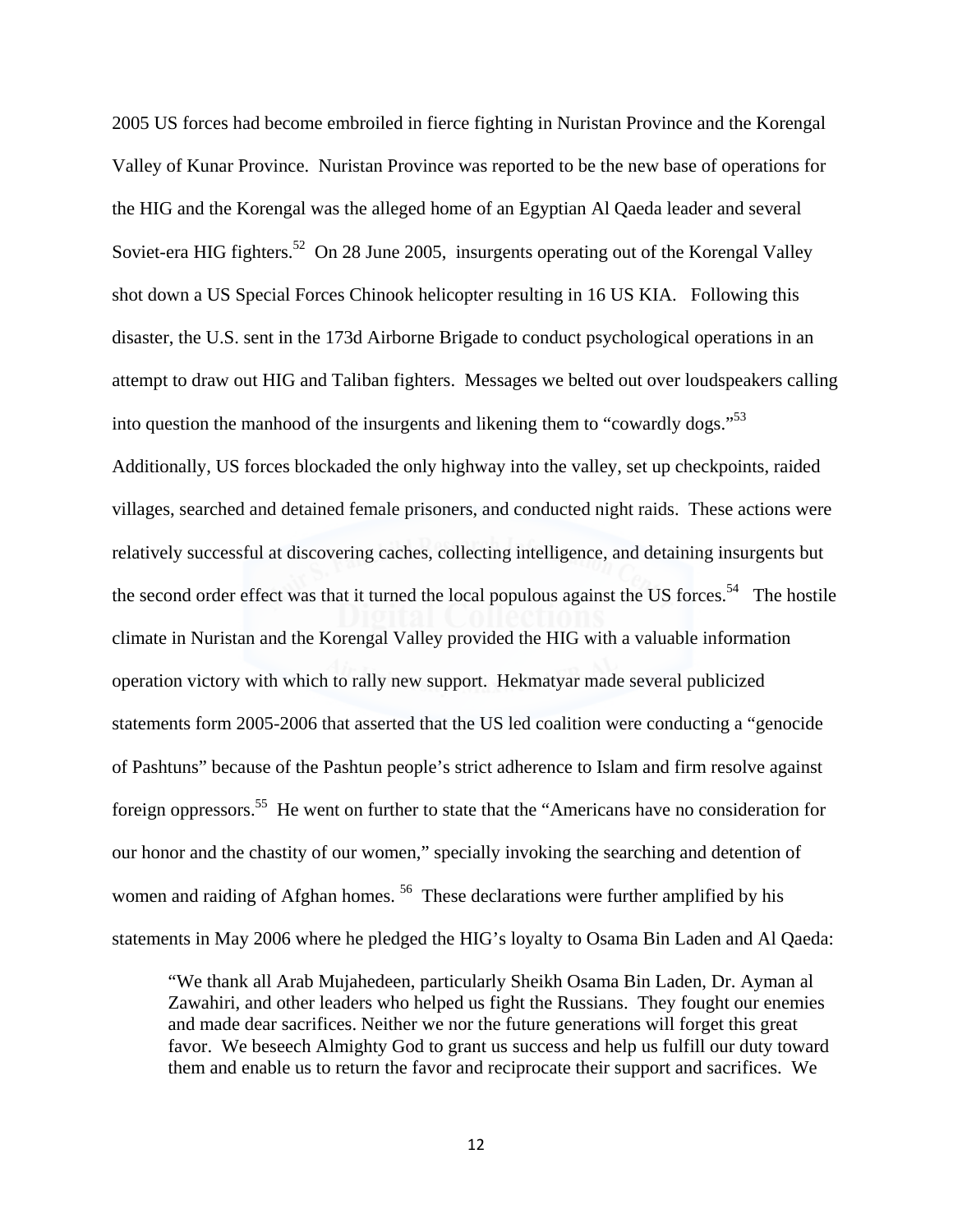hope to take part with them in battle that will lead and raise its banner. We stand beside and support them."<sup>57</sup>

In August of 2008, a joint HIG and Taliban attack in the Sarobi District of Patika Province was carried out by 170 insurgents and resulted in the death of 10 French soldiers.<sup>58</sup> This incident was a significant turning point for the OEF-era HIG in that it was the first major attack in which the HIG claimed responsibility and in which the Taliban had also participated alongside the HIG. Following the attack, Hekmatyar made a statement promising to conduct more guerilla attacks against coalition forces and contended that the only solution to the war was the removal of foreign forces from Afghanistan.

In March 2010, Gulbuddin Hekmatyar sent a delegation of five HIG representatives to

Kabul led by former Afghan Prime Minister Qutbuddin Helal to conduct peace negotiations with the Karzai government.<sup>59</sup> Helal presented the following 15-point proposal to the GIRoA:

"1): Foreign troops must start withdrawal in July this year and complete the process in six months.

2): They should quit main cities and populated area and move to military bases.

3): Security issues must be completely handed over to Afghan army and the police. Foreign troops will have no rights to carry out military operations, house search and arrests on their own anywhere in Afghanistan.

4): The parliament and the incumbent government will continue to function unless new elections are held and new government is formed. But those people should not be part of the government who are controversial and accused of corruption, war crimes and who have secular ideas. And those people should not be in top military leadership who support a group against other.

5: A 7-member National Security Council will be formed with the consensus of all Afghan factions which will have the power to take final decisions on key issues. The Council's center will be in a province where security will be completely under Afghan forces and there will be no foreign troops there.

6: After the withdrawal of foreign troops, elections for the office of the President, National Assembly and provincial assemblies will be held simultaneously on proportional representation basis in (Afghan year 1390 Spring). (March 2011)

7): Cabinet members and governors can only be allowed to take part in the elections who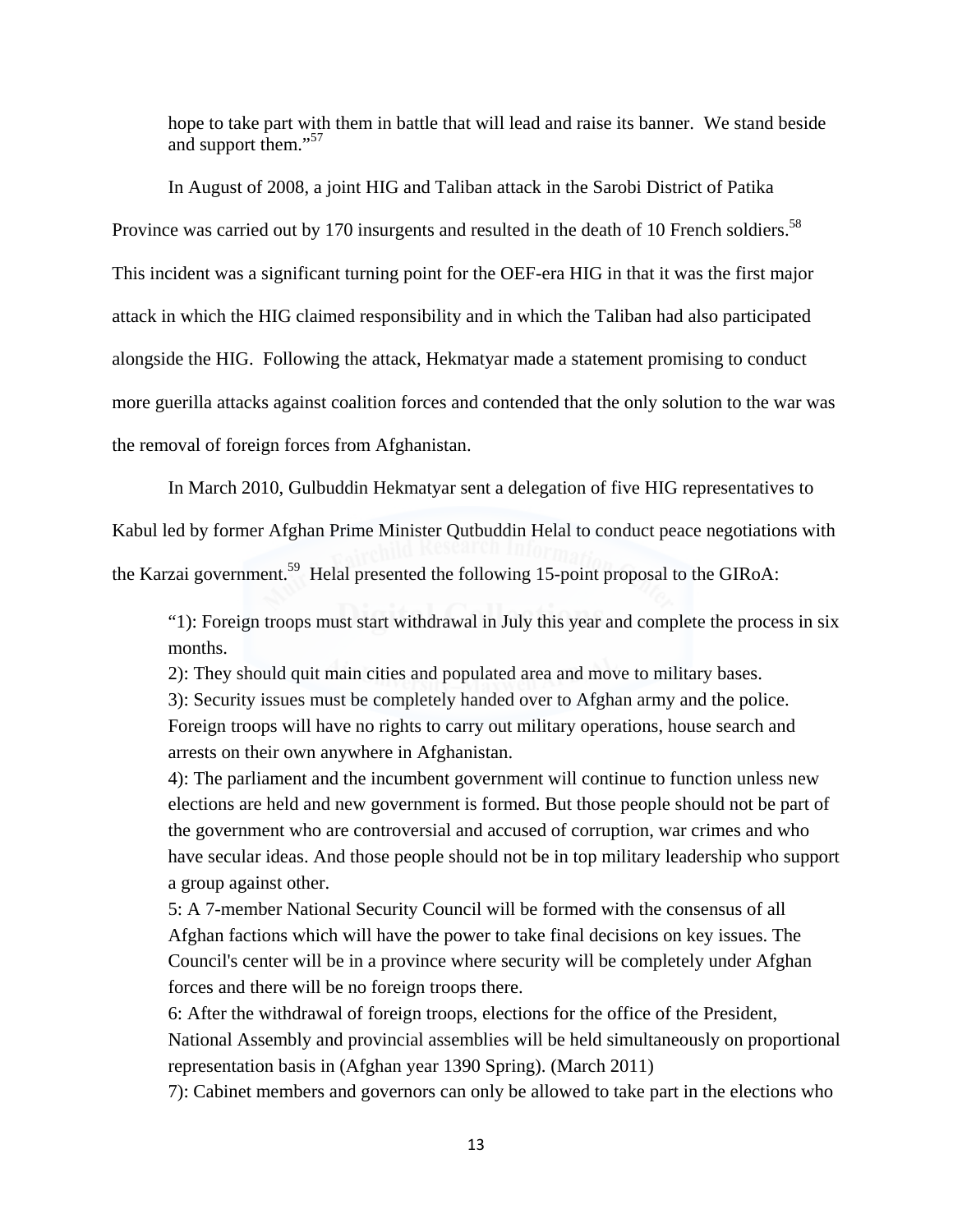resign three months before the polls.

8): Every party will get representation in the first elected government in accordance with their seats in the parliament and they will secure trust vote from the parliament. And the largest group will not be bound to form coalition government.

9): That Group or Alliance will have the right to take part in coming election which will secure up to 10 per cent votes in the first election.

10): During this period there will be complete ceasefire among the warring factions, all political prisoners will be freed, all sides will make commitment that they will not fight against rival faction and they will not use illegal channels to grab power.

11): The first elected parliament will have the right to review the constitution and to take a final decision about the constitution.

12): No foreign country will have the right to establish their jails in Afghanistan. They will not arrest or put on trial any Afghan national and will not take any Afghan for trial outside of the country.

13): Those accused of war crimes, drug smuggling, corruption and plundering national wealth will be tried in Islamic courts. No side will defend them covertly or overtly.

14): Foreign fighters will not stay in Afghanistan after the withdrawal of foreign troops. 15): Any internal and external elements who are opposed to this agreement and insist on fighting, we all will jointly deal with the war mongers to save our homeland from their curse.  $\cdot$ <sup>60</sup>

The response to the 15-point proposal from the U.S. was not favorable. Former CJCS Admiral

Michael Mullen stated that the "HI rescue plan is unacceptable" and SECDEF Robert Gates stated that negotiations could not take place unless Kabul negotiated from an position of strength and the insurgents were convinced that they were defeated.<sup>61 62</sup> The context behind SECDEF Gates remarks was that the HIG had been defeated earlier in the month during a battle with neo-Taliban forces in Baghlan Province. As a result of the defeat, 40 HIG fighters were killed and 11 HIG commanders defected to the Afghan Government.<sup>63</sup> Their ability to present a peace proposal on behalf of the insurgency was therefore suspect. Hekmatyar responded directly to SECDEF Gates in article posted in the Afghan Islamic Press on 11 April 2010 in which he stated that "We would rather sacrifice ourselves in God's path than bow down to the enemy. We will never surrender to this shame."<sup>64</sup>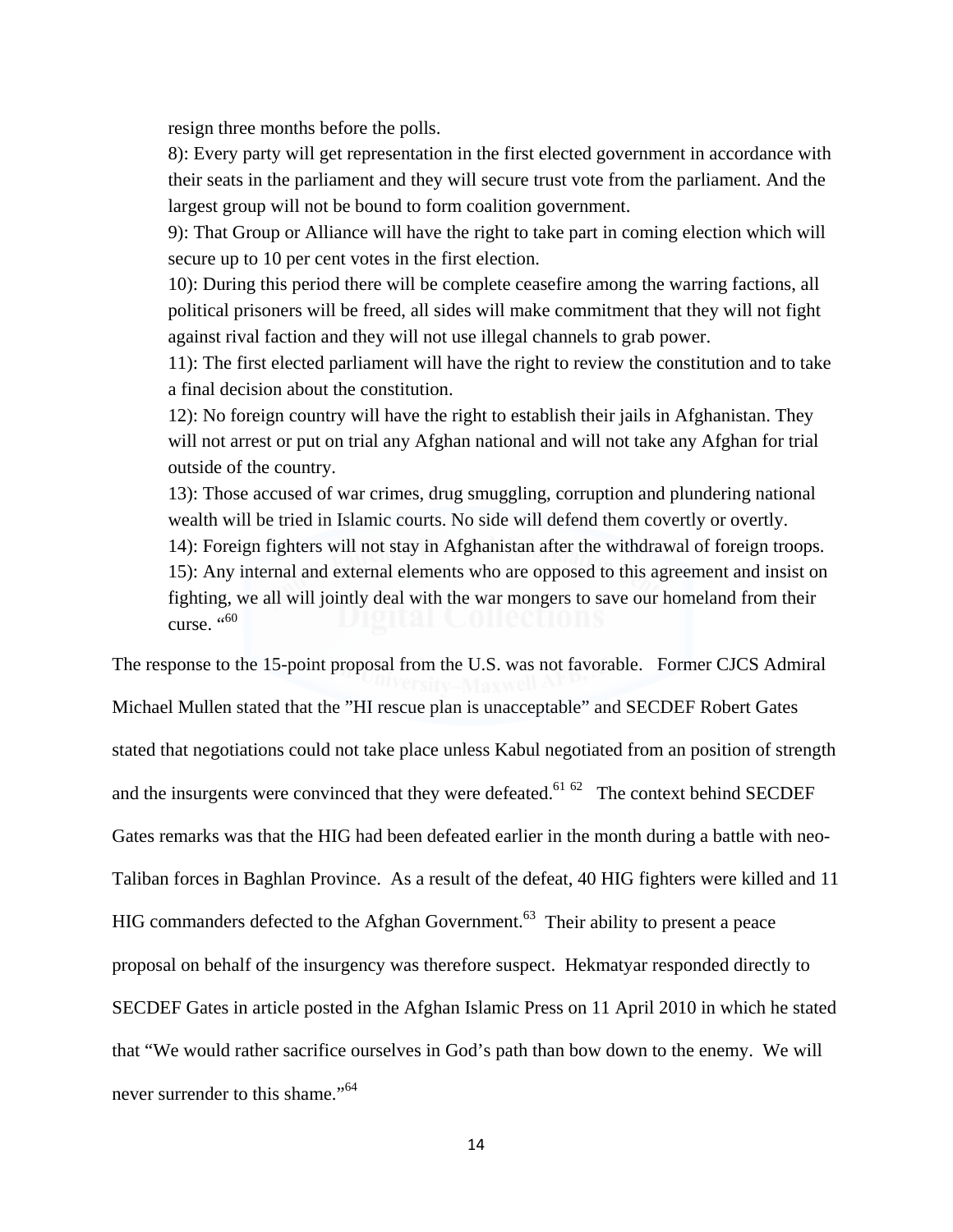From the period after the failed 15-point peace proposal negotiations until the end of 2011, the HIG's numbers and support dwindled and subsequently they downplayed their guerilla-style ambush tactics in favor of improvised explosive devices (IED) and rocket attacks. On 20 November 2010, a district governor in Nangarhar Province was killed by a HIG-placed IED.65 In another similar small-scale attack the HIG fired two rockets at Loya Jirga gathering site in Kabul on 17 November 2011 that resulted in one civilian casualty.<sup>66</sup>

Once again Hekmatyar sent a peace delegation to Kabul, this time led by his son-in-law Dr. Ghairhat Baheer. Baheer met with CIA Director General David Patraeus and ISAF Commander General John Allen on two occasions in January of 2012 to revisit the 15-point proposal.<sup>67</sup> The U.S. government would neither confirm nor deny that the meeting took place. However, 50 suspected HIG fighters in Baghlan Province reconciled with the GIRoA and joined the reintegration process on 29 January 2012.

The HIG continued to take part in negotiations with GIRoA throughout the spring and summer of 2012 and did not take credit for any attacks conducted during this period. However, in response to the release on YouTube of an anti-Islamic movie called "Innocence of Muslims" by a US-based producer, the HIG attacked an airport shuttle filled with South-African workers on their way to work at Kabul International Airport (KIA) on 18 September 2012.<sup>68</sup> The attack was carried out by a female suicide bomber and was most likely intended to hit US military coalition members who frequently traveled to KIA in similar shuttles from ISAF Headquarters, the New Kabul Compound, and Camp Eggers. Thirteen people were killed in the attack.

The HIG attacks waned during the characteristic seasonal lull in fighting during the winter of 2012-2013. Then, days after an announcement by President Karzai that the U.S. planned to retain the services of eight bases in Afghanistan following the 2014 drawdown of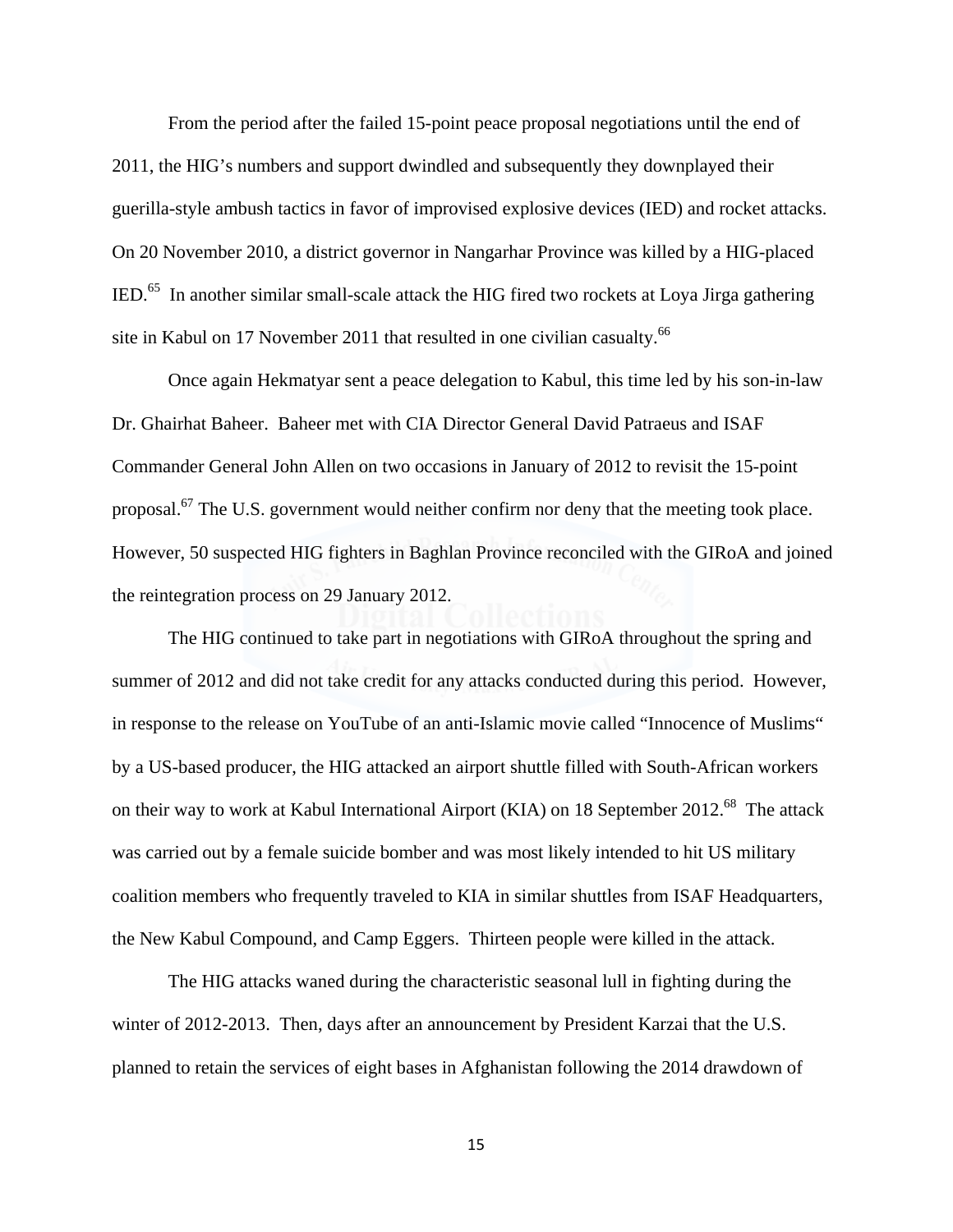NATO forces; another HIG attack rocked the Kabul area. This time a NATO convoy of six civilian advisory personnel was struck by a vehicle-borne IED killing all of the occupants on 15 May 2013.<sup>69</sup>

In October of 2013 the HIG conducted two attacks at Bagram Air Base. The first was a rocket attack that resulted in minimal damage to the base and zero casualties.<sup>70</sup> The second attack was a suicide-bomber attack conducted via bicycle at against a NATO convoy that also resulted in zero casualties. $^{71}$ .

On 10 February 2014, the HIG claimed responsibility for a suicide car-bomb attack that claimed the lives of two US civilian contractors and six others near the Pol-e-Charki prison in the eastern section of Kabul. <sup>72</sup>

#### **Future Threat Assessment**

 Unlike the Taliban, Al Qaeda, or Haqqani, the HIG has been actively negotiating with both ISAF and the GIRoA. The political wing, Hezb-e-Islami-Afghanistan (HIA), has several legitimate representatives in parliament and one first-vice presidential candidate aligned with a leading presidential candidate for the 2014 election. Additionally, the HIG has recently endorsed an independent presidential candidate, Eng Qutbuddin Helal who previously served a highranking HIG officer and was a former Afghan vice president under Rabanni.<sup>73</sup> These actions by the group are promising in that they show a modicum of acceptance of the current framework of government. However, as evident by the group's history in Afghan politics, this fragile support could wane if the outcome of the presidential election does not favor a strong role for the HIG in a post-2014 Afghan government. Therefore, particular attention should be paid to the official statements of the group following the 2014 election.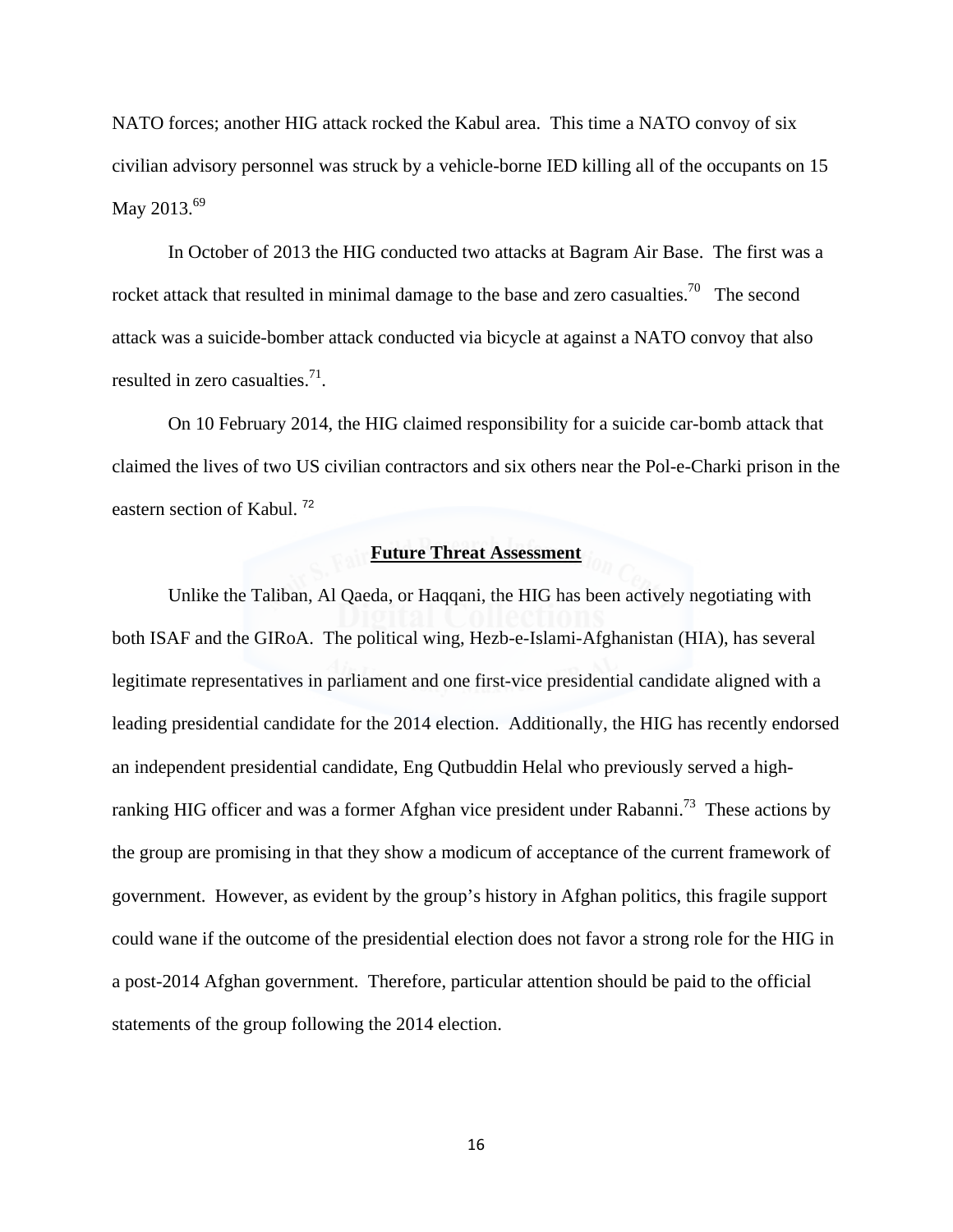The number of active HIG fighters, once estimated to be in the thousands in the early 90's, has been significantly diminished through kinetic military operations, reconciliation programs, and infighting with rival Taliban fighters. However, the HIG has become increasingly active in vehicle-born suicide bombing attacks in and around Kabul and has had recent success at killing US civilian advisors in 2013 and 2014. These attacks, while infrequent, have been successful at garnering the attention of the international press and have afforded them with an opportunity to voice their long held goal of removing all foreigners from Afghanistan. I assess that until all US and Coalition Forces are withdrawn from Afghanistan, there will remain a high probability that future HIG-launched suicide-bomb attacks against these military forces and there civilian enablers will occur.

#### **Potential Mechanisms for How The HIG Ends**

 While Walter Laqueur describes terrorism as a war which has no end, many case studies have been compiled that provide evidence that localized terrorist entities can be effectively dismantled or reintegrated into society through targeted economic, political, and state policies.<sup>74</sup> In a special report compiled by the US Institute for Peace in 2007, Martha Crenshaw contends that terrorist organizations cease to exist due to five variables. The first is that the terrorist organization has achieved their primary goals. With respect to the HIG, a case can be made that, regardless of their true impact on current US and Coalition Force posturing in Afghanistan, many of the HIG demands have been met. To name a few, foreign troops have pulled out of villages and cities, ISAF and the US have announced plans to end combat operation by the end of 2014, the prisons were turned over to GIRoA, and the handover of security responsibilities to the Afghan National Security Forces (ANSF) has been completed. However, this only accounts for four of the fifteen demands of the HIG peace plan. As evident by their recent attack on two US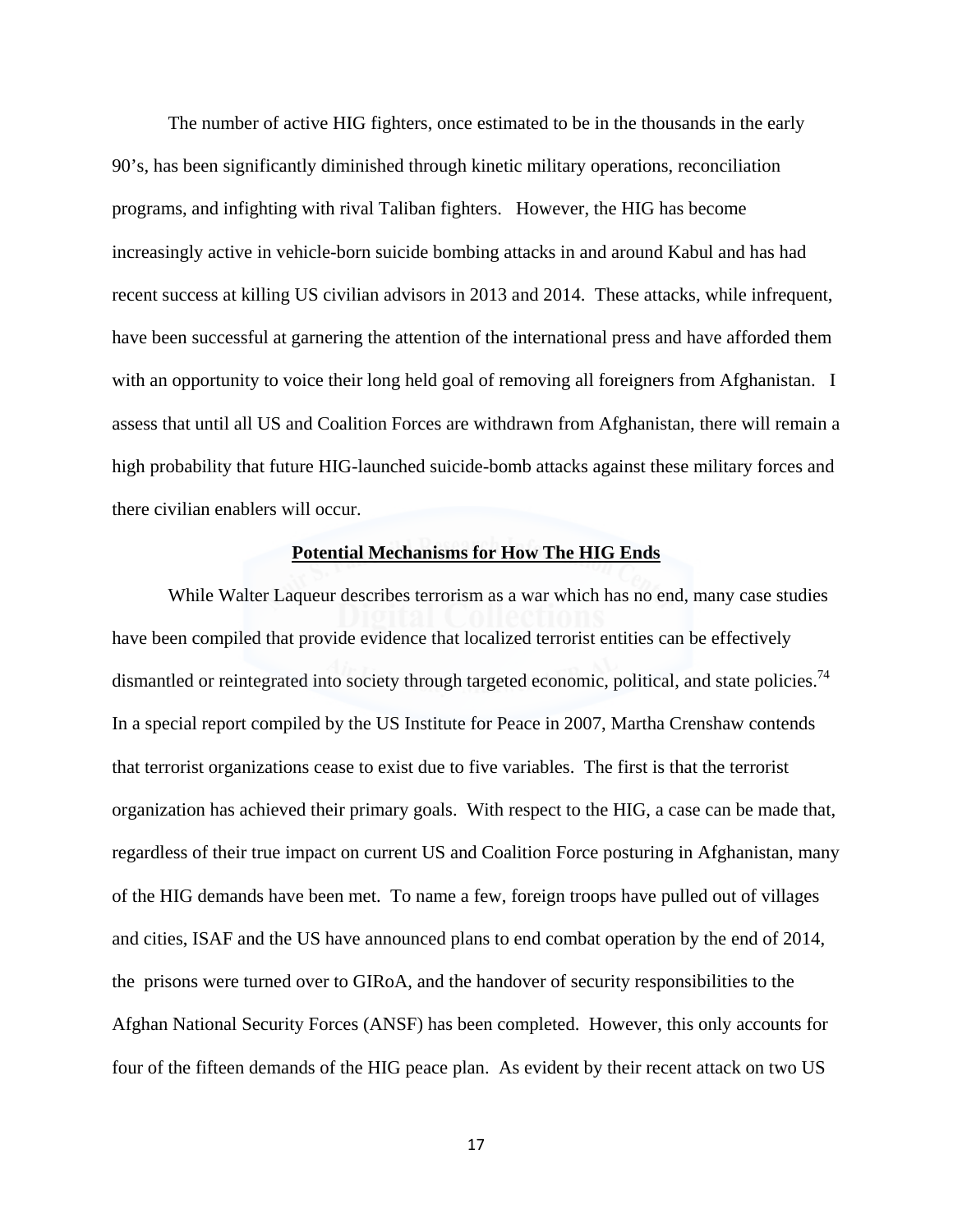advisors in February of 2014, their success may depend on the achievement of more of the peace plan demands. The second variable that Crenshaw presents, preliminary success, asserts that terrorist organization often disavow terrorism once they have gained popular recognition for their organization and its cause. The HIG does not fit this scenario as they have garnered various degrees of support and recognition for almost 40 years without abandoning violence. The third way Crenshaw claims a terrorist organization lays down its arms is through organizational breakdown. The HIG has lost many of its mid-level commanders to reintegration programs and some high-level leaders who have chosen to transition into politics under the officially recognized Hezb-i-Islami (HIA) or Islamic Party of Afghanistan. Crenshaw warns that just because a terrorist organization is breaking down does not mean that they will cease engaging in terrorist acts. In fact, many times, as an act of self-preservation, these floundering groups become more dangerous as they view terrorism as the only alternative in order to cling on to existence. In my opinion, this accurately describes the current state of the HIG as evidenced by the diminutive effects of their most recent attacks when compared to the more complex and coordinated attacks of the Taliban and Haqqani Network (HQN) during the same period. Crenshaw's forth variable is dwindling support. When you analyze the level of attacks, the frequency of attacks, and their geographical area of influence as compared to the Taliban and HQN, it is evident that their logistical and popular support is waning. Finally, the fifth variable, new alternatives, asserts that terrorist organization can cease the use of terrorism as a tactic when less-violent options for political change are presented.<sup>75</sup> The recent presidential elections in which the Independent Election Committee (IEC) approved former HIG operative Helal as a candidate provided just such an option, albeit a long shot as Helal received less than 4% of the popular vote according to exit polling statistics.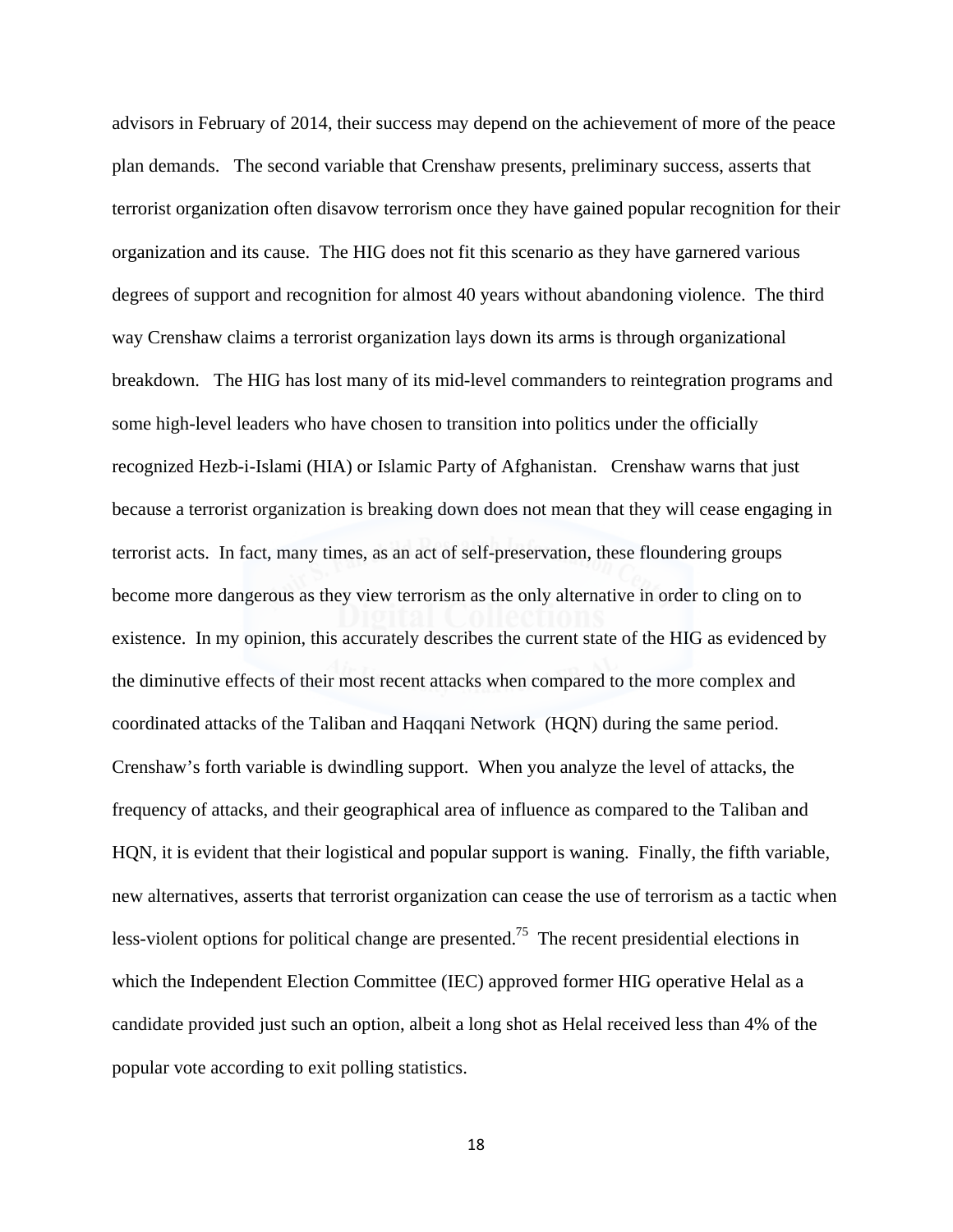Based on my analysis of the HIG with respect to Crenshaw's five variables and my study of the history of the HIG, I contend that the conditions are ripe for their abandonment of terrorism if the correct policies are implemented by GIRoA and adequately supported by NATO and the United States post-2014. These policies include: (1) continued training, advising, funding and equipping of ANSF forces, (2) a robust Afghan-Led reconciliation program, (3) and Diplomatic support for reforming the current Afghan Constitution. When put in the construct of the Joint Operational Planning Process (JOPP), the line of effort (LOE) for my operational approach for combating the HIG are: (1) ANSF Support Operations, (2) Reconciliation Operations, and (3) Governance Support Operations.

 The remainder of this paper details my proposed operational approach based on the aforementioned LOEs. Lessons-learned from Regional Command North's Reintegration Program as well as analysis from case studies on the Hamas and Hezbollah are presented to support my argument for a whole-of-government operational approach for defeating Afghan insurgencies in the long-term and the HIG in the near-term.

#### **LOE 1: ANSF Support Operations**

 Martha Crenshaw suggests that there are four tools that governments can use to combat terrorism; deterrence, criminal justice, enhanced defense, and negotiations.<sup>76</sup> LOE 1 focuses primarily on deterrence as a defeat mechanism. Deterrence as defined by Crenshaw involves the use of military and police forces in a coercive manner to make the use of terrorism too costly.<sup>77</sup> Tactics of this defeat-enabling mechanism include military strikes against terrorist bases, assassinations of key leaders, and collective punishment of offenders. LOE 1, from a post-2014 NATO coalition viewpoint, would involve an advise, train and equip mission in support of offensive and defensive ANSF operations. The whole-of-government aspect of this approach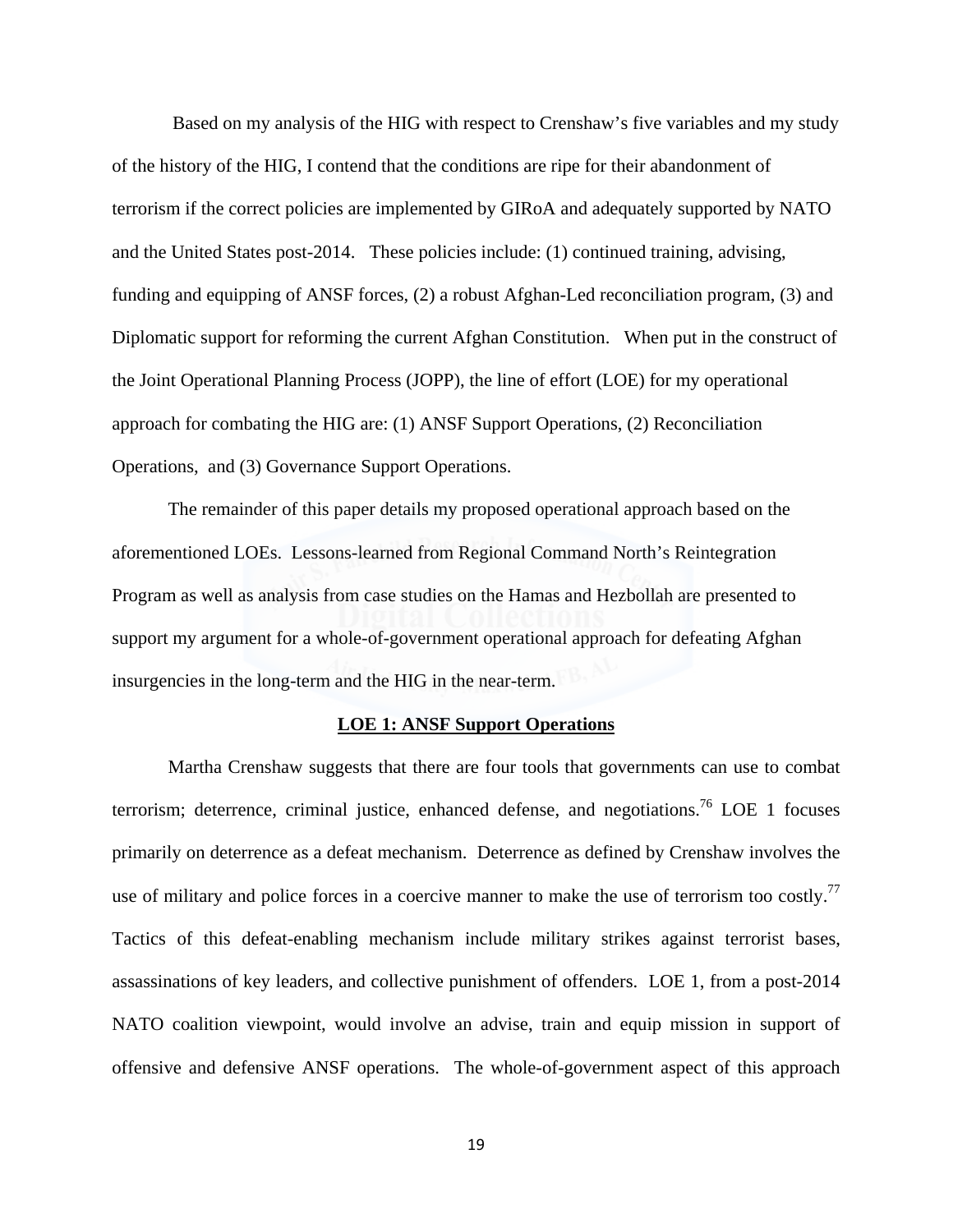includes the economic aid required to fund the salaries and logistical support for over 350,000 ANSF soldiers and police which NATO Commander General Philip Breedlove (USAF) states is well beyond the capacity of the GIRoA.<sup>78</sup> The currently proposed post-2014 NATO mission is being dubbed as "Operation Resolute Support" and is contingent on the ratification of the BSA. Taking a retrospective dive into case studies on Hezbollah revealed their justification for maintaining an armed terrorist resistance. Hezbollah used the relative weakness of the Lebanese security institutions and their insufficient capacity to protect the Lebanese citizens from the Israeli bombing campaign of 2006 to effectively bolster their information operation (IO) campaign. During the 2006 bombing-campaign, relatively few Hezbollah fighters were killed compared to the losses suffered by ordinary Lebanese citizens to include Christians and Druze.<sup>79</sup> Additionally, Israel's bombing campaign produced over 1 million internally displaced personnel and caused the flight of approximately 10-thousand foreigners from Lebanon. With great acumen, Hezbollah's exploited this event and bolstered their IO position claiming to be the only organization sufficiently armed to protect their population from Israeli attacks. Subsequently, many Lebanese viewed Hezbollah as heroic, not terrorists.<sup>80</sup> Similarly, in the contested Gaza Strip in 2005, the strength of the US-backed Fatah Presidential Guard was reported to be 3,700 versus the Israeli Defense Forces (IDF) of 168,000 troops aligned against them on the Gaza border. Hamas at that time, although not officially recognized as a legitimate political entity internationally, maintained a force of 6,000 fighters armed with SA-7 shoulder-fired anti-aircraft missiles.<sup>81</sup> Furthermore, since the Palestinian Authority's (PA) lack of sovereignty prevented them from fielding a standing army, Hamas' rationale for fielding their Izz al-Din al-Qassam Squad resonated with the Palestinian people for the same reasons that Hezbollah was backed by a majority of Lebanese.<sup>82</sup> With respect to the ANSF, the strength of their forces is significantly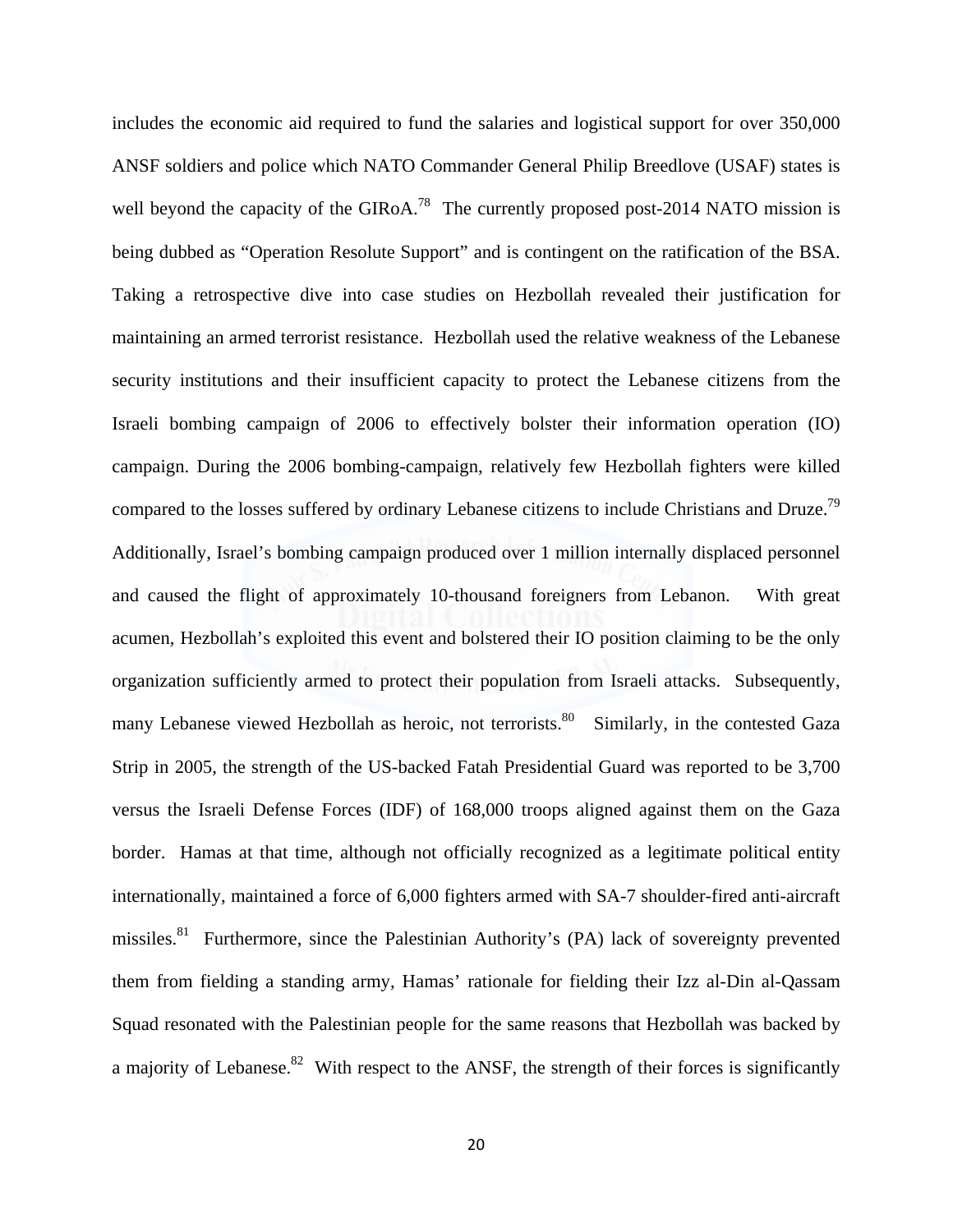higher than the insurgent forces aligned against them. However, according to General Breedlove, while the ANSF will be fully ready to take on full security responsibilities within Afghanistan by the end of 2014, they will require assistance in the form of advising, training, and logistical and financial support for years to come.<sup>83</sup> He goes on to state that since financial aid from the western world is dependent on a continued military presence in Afghanistan. If the western powers were to let the ANSF funding lapse, mass desertions and the subsequent alignment of former troops with traditional power brokers such as the HIG, HQN, and the Taliban would be a likely result. It is for these stated reasons that I recommend LOE 1 as vital to dismantling support for the HIG, and all Afghan insurgents, by ensuring that a credible deterrent force remains viable for GIRoA.

#### **LOE 2: Reconciliation Operations**

 Tool number four in Crenshaw's haversack is negotiation. She contends that sometimes the only way to obtain an agreement from a terrorist organization to renounce violence and disband is to offer it concessions.<sup>84</sup> U.S. Army Colonel Christian M. Karsner and Dr, Sarah E. Kopenski offer an introspective account of their efforts at establishing and directing Afghan-Led reintegration operations in Regional Command-North (RC-N) in Afghanistan from 2009-2011. Reintegration is defined as the operational and tactical-level effort to bring rank-and-file members of the insurgency as well as low to mid-level commanders back into peaceful Afghan society.<sup>85</sup> Colonel Karsner's area of responsibility (AOR) included 62,600 square miles of terrain with an estimated insurgent population of 4,500 to 6,000 HIG, Taliban, HQN, Islamic Movement of Uzbekistan (IMU), and United Tajik Opposition (UTO), of which an estimated 1,500 to 2,000 were fighters.<sup>86</sup> By the end of 2011, 1,840 former insurgents had joined the APRP with only seven participants returning to the battlefield.  $87$  This reconciliation process was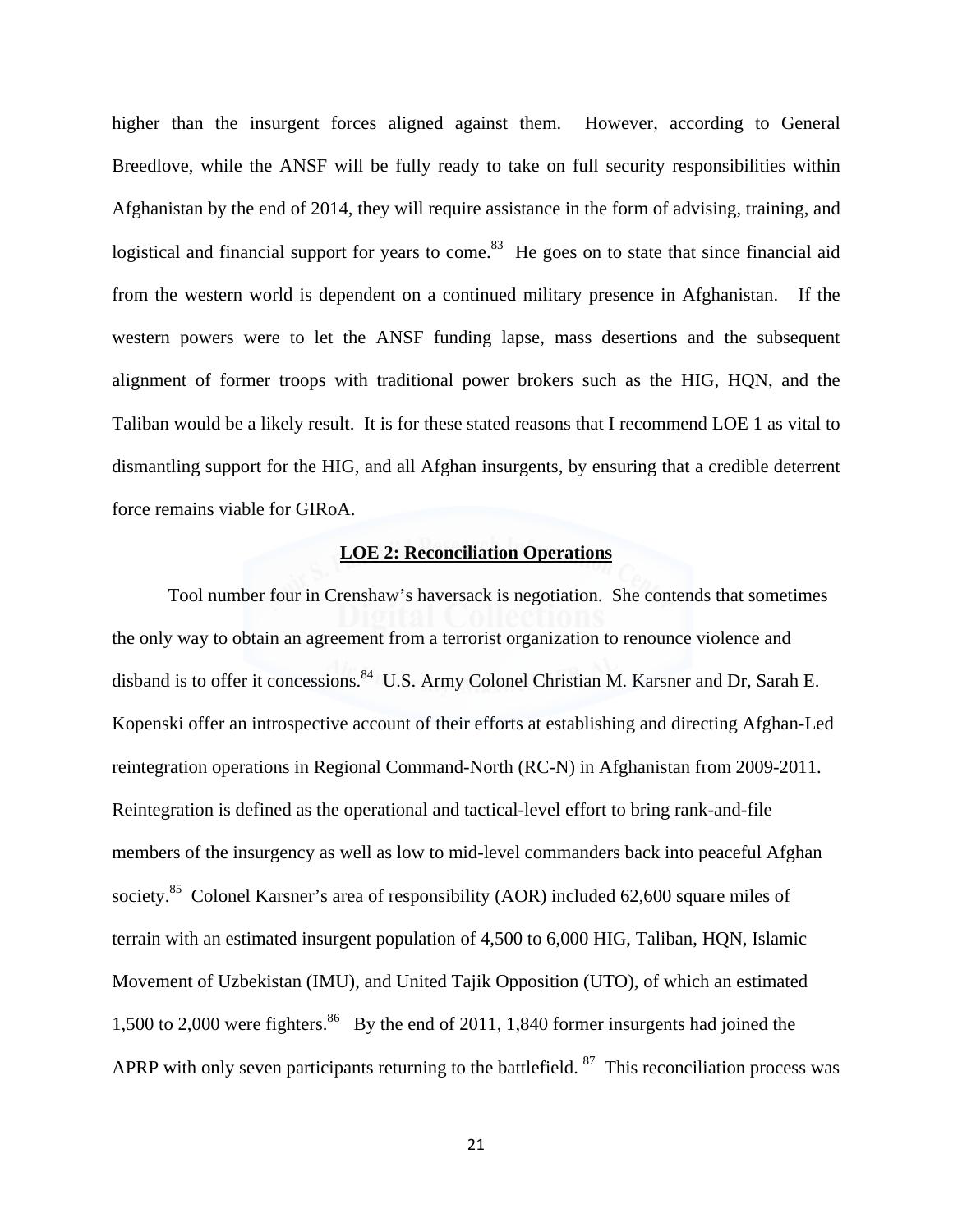accomplished with the backing of President Karzai, Provincial Governors of nine provinces, and \$200 million dollars pledged by donor nations for the administration of the Afghan Peace and Reconciliation Program (APRP).<sup>88</sup> The tactical-level LOEs (TLOEs) for this initiative included Kinetic Operations, IO exploitation, Governance, and Development. Crenshaw's deterrence tool is therefore key to TLOE 1 as its objectives are to disrupt the insurgents command and control (C2) capabilities and to set the physical and psychological conditions for reintegration exploitation. TLOE 2, IO exploitation, utilizes positive messaging via radio, television, and friendly night-letter mediums to expedite the organizational breakdown and dissolution of support defeat mechanism through loss of publics support for the insurgencies. Governance was the third TLOE for APRP in RC-N and focused on empowering local and district-level GIRoA officials to provide community stability and provide a forum for grievance resolution amongst insurgents and their supporters. This TLOE provides the political space in which alternative to violence can be considered by the insurgents. The fourth and final TLOE, termed development, encompassed localized employment, local government service positions, vocational training opportunities, and localized infrastructure improvement programs.<sup>89</sup> This TLOE embodies Crenshaw's fifth defeat mechanism, new alternatives.

 Karsner and Kopcyznski concede that the security conditions in RC-N were relatively permissive when compared to RCs East, South, West, and Southwest but point several other factors that lead to the success of their APRP. They cite a strong relationship of trust between Provincial and District-Level GIRoA leaders and Coalition Partners, a significant mobilization of NGO organizations, and the development of apprenticeship/adult education program.<sup>90</sup> Their report also stresses the importance of negotiating from a position of strength with strong accountability placed on the GIRoA officials for the success of the APRP.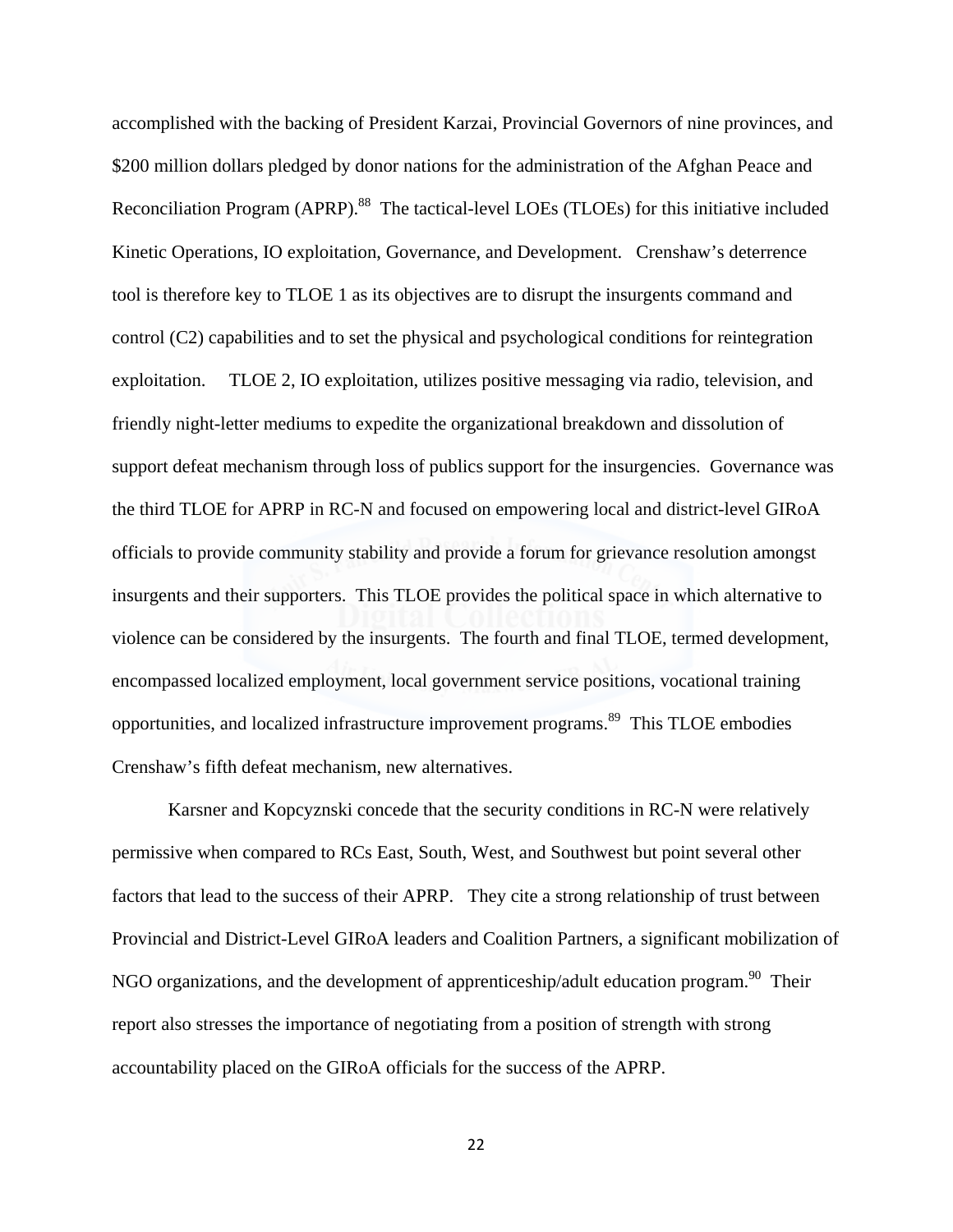In their concluding thoughts, Karsner and Kopczynski note that any reintegration program will be unsuccessful if there is a lack of Afghan will or commitment.<sup>91</sup> Furthermore, they warn that the future of the APRP is in question due to over-centralized control by Kabul and insufficient involvement of communities and districts in administering of the program. Based on the success of the RC-N APRP and their warnings, I recommend that LOE 2 be Afghan-Led with diplomatic support and funding provided by the US DOS, UN, NGOs, and international donors. Additionally, expanded vocational opportunities offered through Afghan-owned and operated vocational institutions such as the Afghan Technical Vocational schools should be expanded and offered as incentives from disavowing terrorism and quitting the insurgency. Finally, Afghanled and Afghan-administered Local Police Forces should be established within the confines of local customs and traditions. This will bolster the security prospects of reintegrated insurgents

and enable them to return to peaceful and productive lives in their local communities with less chance of reprisals.

 It is important to note that this LOE is also highly dependent on the deterrent effects enabled by supporting the ANSF through LOE 1. However, it my opinion, that absent LOE 2, the defeat of the HIG, and the entire Afghan insurgency as a whole, would be in jeopardy. Insurgents have the luxury of time on their side, whereas the GIRoA has a limited timeframe in in which to show legitimacy to maintain the support of the west and international donors.

#### **LOE 3: Governance Support Operations**

 Insurgents that have been interviewed during the reintegration process state that the factors that motivate them to continue to fighting against GIRoA include the presence of foreigners, the real or perceived corruption of central, provincial, district, and local government officials, and water or land disputes.<sup>92</sup> LOE 3, governance support operations, focuses on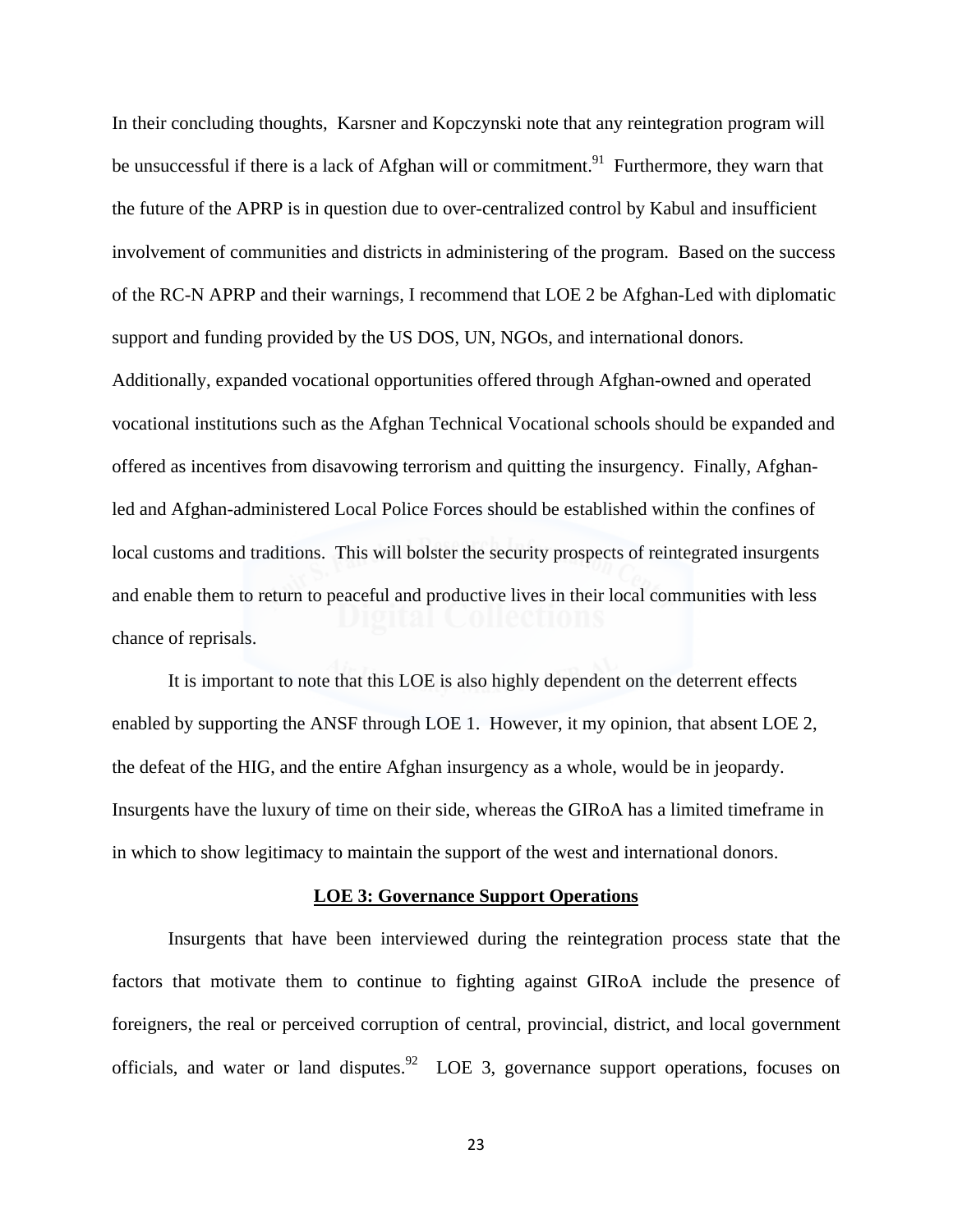supporting the enactment of formal reforms to the 2005 Afghan National Constitution through diplomatic and financial means to enable a more representative form of subnational governance. Many provisions currently exist within the Afghan Constitution that would strengthen subnational governance and increase the legitimacy of the GIRoA. However, the Karzai Administration's heavy-handed interpretation of the executive powers afforded by this constitution has diminished the capacity of subnational governments to provide services and adequate representation to their constituents. Reforming and strengthening the subnational governments of Afghanistan would create political space for insurgents to maneuver and would also offer feasible alternatives to continuing terrorist insurgencies. For a terrorist organization in decline such as the HIG, having a voice in a truly representative political forum may enable the group to admonish militancy in favor of strong voice in local and provincial politics. However, in order develop the rationale behind LOE 3, we must first examine the areas of the current Afghan Constitution that, if reformed, would elicit the greatest effects for enhancing and bolstering the legitimacy of Afghanistan's subnational governments.

 The draft Afghan Constitution was debated and ratified in January 2004 by a constitutional loya Jirga (CLJ) consisting of 502 delgates selected by UN-run caucuses.<sup>93</sup> The document provided for a strong executive branch with broad powers to include the authority to nominate "high-ranking" officials by the president. Historically the Karzai Administration has interpreted this to mean that the president has the right to not only appoint cabinet ministers, but also members of the Supreme Court, judges, provincial and district governors, local security chiefs, mayors, and members of independent commissions.<sup>94</sup> Therefore, an insurgent's or terrorist organization's perception of corruption and cronyism within all levels of GIRoA is easlily understood as is the tacit support the central government garners outside of the major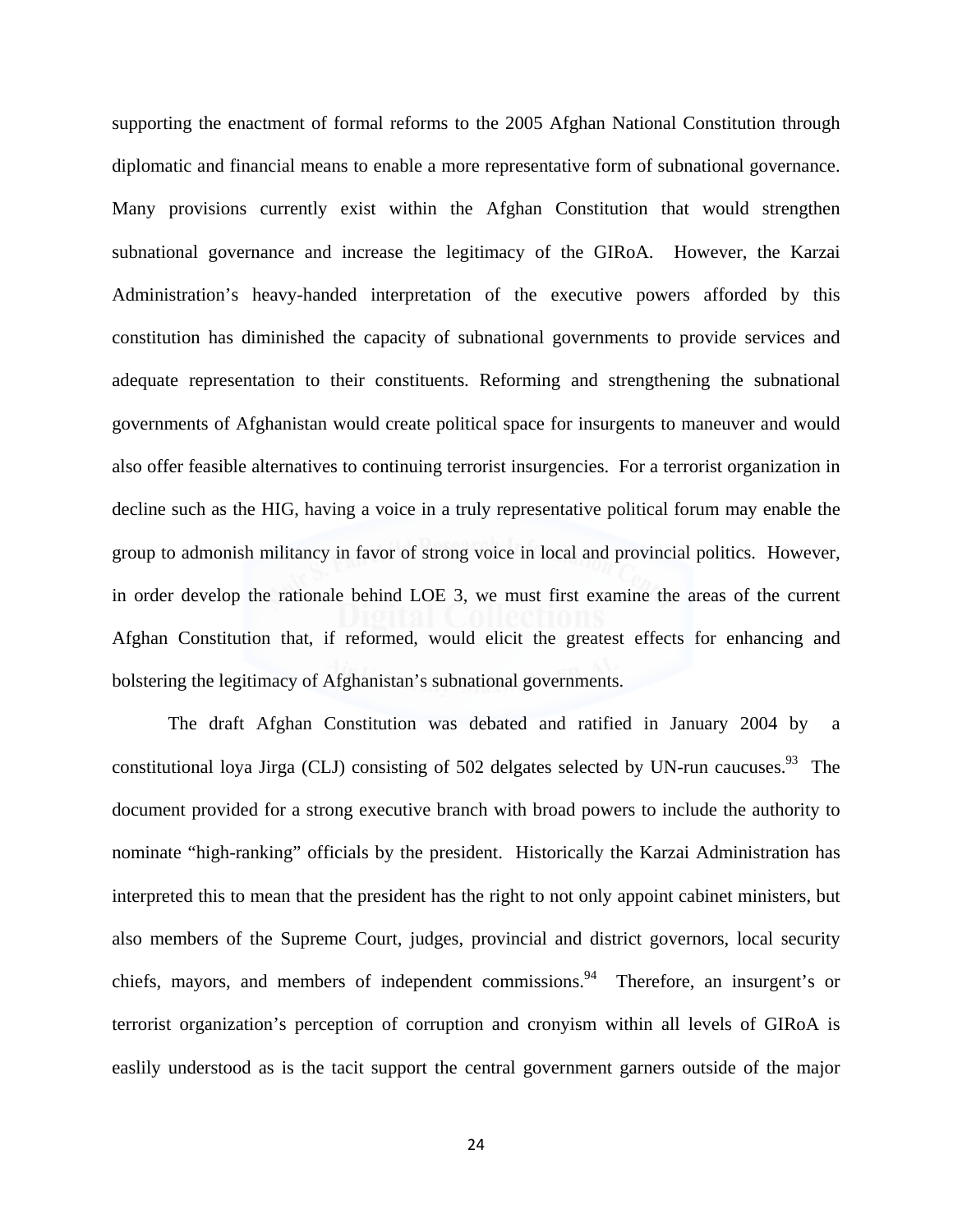population centers. Further constraining good governance at the subnational level is the provisions of the Afghan Constitution that afford the executive branch the ability to appoint onethird of the upper house of the legislative branch.<sup>95</sup> Conversely, of the remaining two-thirds of the upper house, one-third is mandated to be elected by the Provincial Councils and the remaining one-third by the District Councils. Disappointingly, due to district boundary disputes, logistical shortfalls, and administrative issues with codifying voter registration processes, no formal election for the 407 district councils in Afghanistan have been held to date.  $96$  This has resulted in 2/3 of the upper house being appointed solely by Provincial Councils further weakening the perceived legitimacy of the legislative branch of the central government amongst rural Afghans. Logically it is not hard to conclude how these structural inefficiencies enable the insurgent's IO campaign against GIRoA.

 I contend that a diplomatic and economic support structure composed UN, NATO, Donor-Nation Foreign Embassies, and US DOS personnel must be assembled immediately and trust into action following the inauguration of the next Afghan President. Their focus should be on creating the conditions for the convening of a second CJL. This will be accomplished through financial and diplomatic support with the operational objective of reforming the Afghan Constitution to limit the powers of executive branch of the central government and enhance the ability of subnational government to meet the needs of their constituents. The first suggested reform would include limiting the appointment authority of the Afghan president to Supreme Court Justices and cabinet ministers. Secondly, financial, logistical, and diplomatic support to enable the election of district councils must become a primary TLOE. Finally, independent commission appointments should be constitutionally mandated to be selected by the legislative branch of government to strengthen the legitimacy of these institutions. These multinational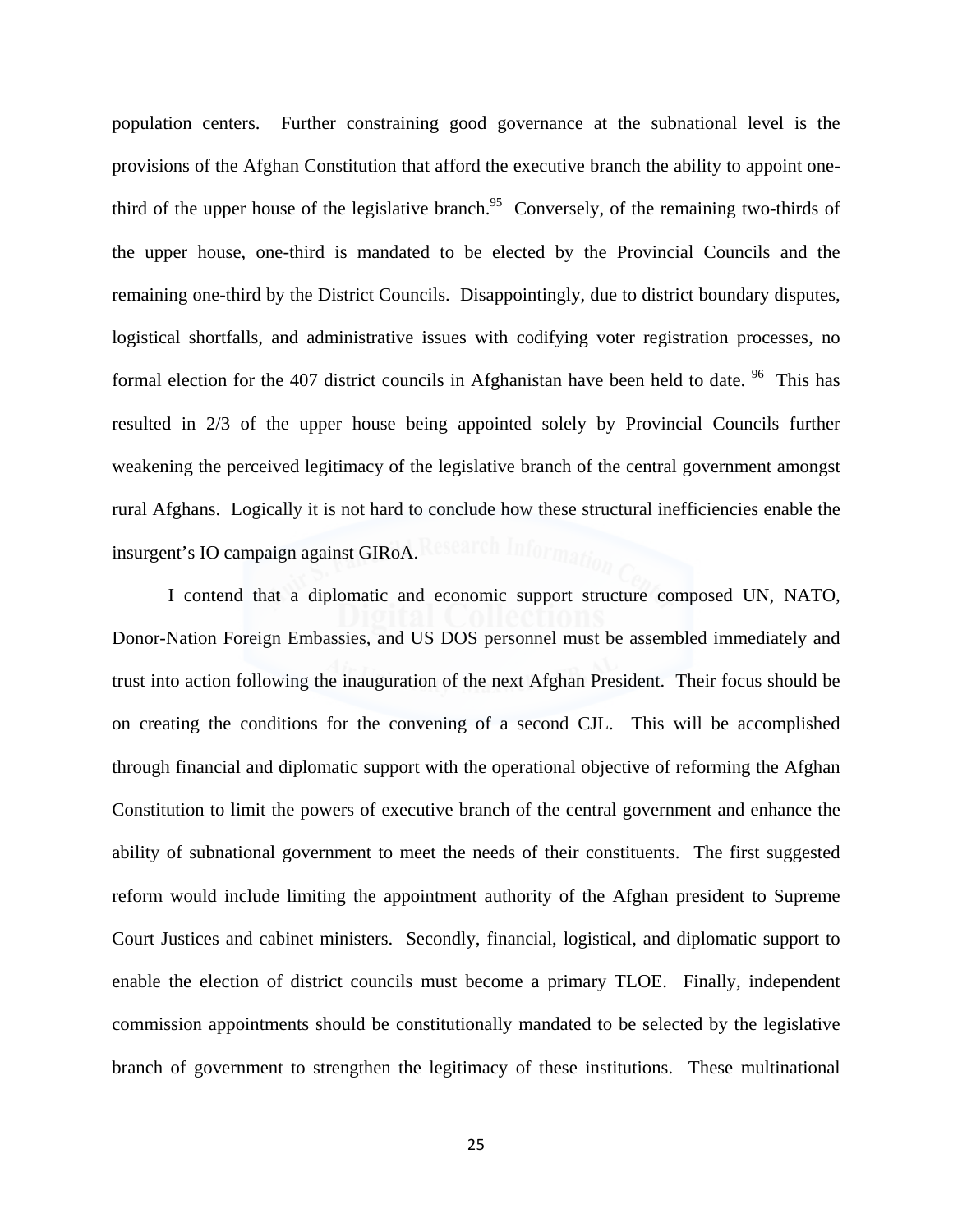diplomatic efforts have the potential to defeat insurgencies by offering credible alternatives to militancy and terrorism by offering a truly representative mandate to the people of Afghanistan.

#### **Conclusion**

In summary, the HIG is a terrorist organization that, while a lethal threat to Coalition and US personnel and interests, poses little strategic threat to the future of Afghanistan. However, the second-order effects of dismantling and reintegrating the longest living Afghan insurgency would have profound positive IO effects for GIRoA. These effects include bolstering public support for GIRoA and eliciting increased pressure on the Taliban and Haqanni Network.

This paper has argued that the United States must apply a whole-of government operation approach in support of Afghan-led lines of operation that include counter-terrorism and stability operations, insurgent reconciliation programs, and the reformation of the current Afghan Constitution. The successful execution of these LOEs is vital to the defeat of the HIG and, eventually, the remaining Afghan insurgencies. An extensive historical background along with a threat assessment of the HIG was provided to help explain the operational environment and define the problem set. Furthermore, evidence based on academic research and operational assessments was presented to support an operational approach that incorporates a robust multinational team along three primary LOEs. The three primary LOEs of ANSF support operations, reconciliation operations, and governance support operations were analyzed and suggested courses of action for each LOE were presented and substantiated based on academic theory and operational lessons-learned.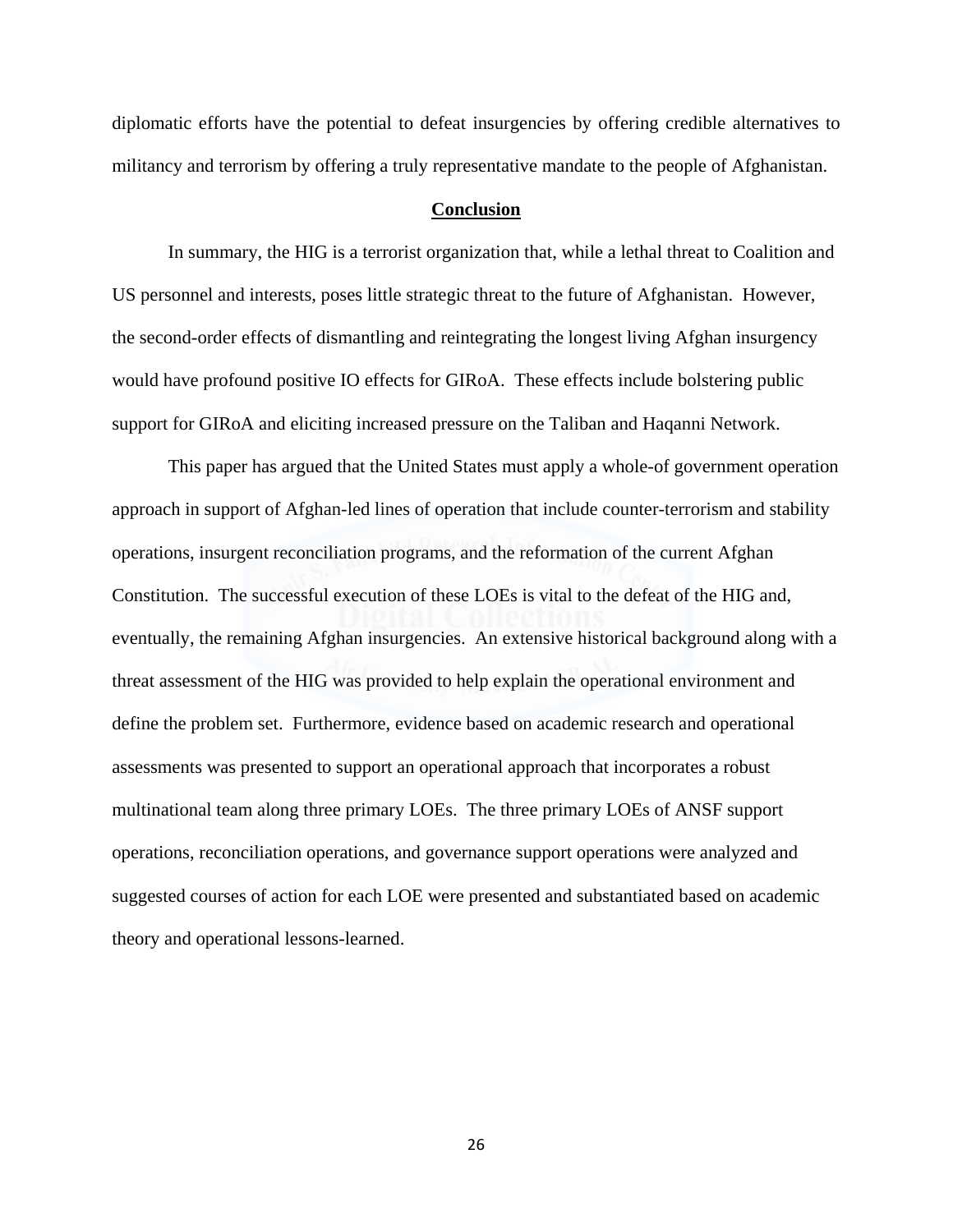- 2. IHS Global. "Hizb-i-Islami," *IHS Jane's: World Insurgency and Terrorism.* 35 (2012): 297.
- 3. Ibid, 297.

- 4. Girardet, Edward. *Killing the Cranes: A Reporter's Journey Through Three Decades of War in Afghanistan.* White River Junction, VT: Chelsea Green Publishing, 2011: 182.
- 5. Ibid., 182.
- 6. Ibid., 183.
- 7. Ibid, 183.
- 8. Ibid., 183
- 9. Ibid., 183
- 10. Ibid., 183
- 11. Gohari, M.J. *The Taliban Ascent to Power.* Oxford, England: Oxford University Press, 2000: 7.
- 12. Ibid., 13.
- 13. Girardet, Edward. *Killing the Cranes: A Reporter's Journey Through Three Decades of War in Afghanistan.* White River Junction, VT: Chelsea Green Publishing, 2011: 184.
- 14. Ibid., 184.
- 15. Ibid., 184.
- 16. Tarzi, Shah M., "Politics of Afghan Resistance Movement: Cleavages, Disunity, and Fragmentation," *Asian Survey*, Vol. 31, No.6 (1991): 481.
- 17. Gohari, M.J. *The Taliban Ascent to Power.* Oxford, England: Oxford University Press, 2000: 7.
- 18. Ibid., 7.
- 19. Ibid., 8.
- 20. Crews, Robert D., and Amin Tarzi, ed. *The Taliban and the Crisis of Afghanistan.*  Cambridge, MA: Harvard University Press, 2008: 39.
- 21. Chaliand, Gerard, and Arnaud Blin, *The History of Terrorism from Antiquity to Al Qaeda.* Berkeley: University of California Press, 2007: 292.
- 22. Ibid., 293.
- 23. Ibid., 293-294.
- 24. Ibid., 295.
- 25. IHS Global. "Hizb-i-Islami," *IHS Jane's: World Insurgency and Terrorism.* 35 (2012): 298.

<sup>1</sup>. IHS Global. "Afghanistan: Non-State Armed Groups," *IHS Jane's Sentinel: Country Risk Assessments-South Asia.* 31 (2013): 84-85.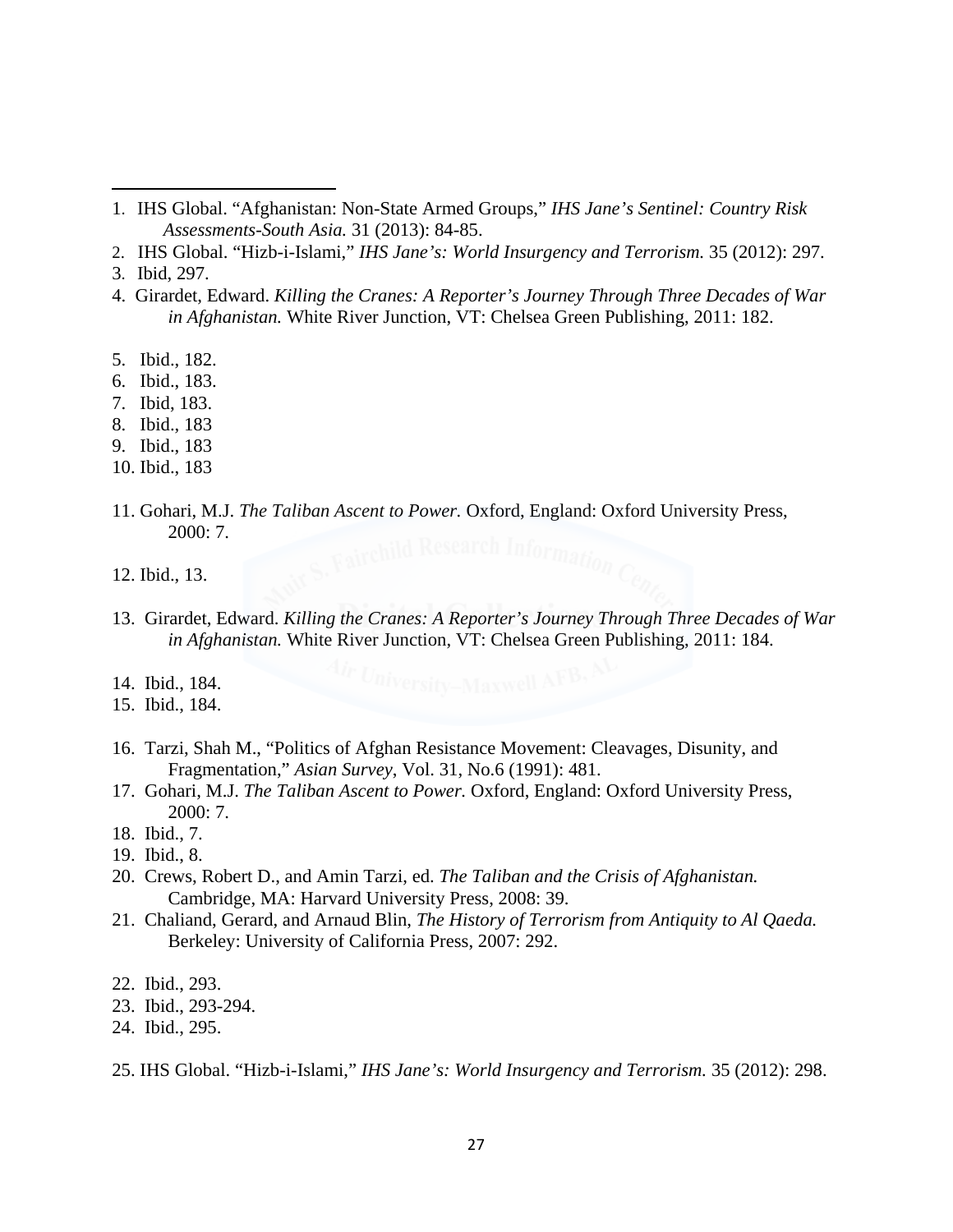26. Ibid., 297.

27. Ibid., 298.

28. Girardet, Edward. *Killing the Cranes: A Reporter's Journey Through Three Decades of War in Afghanistan.* White River Junction, VT: Chelsea Green Publishing, 2011: 189.

<u> 1989 - Johann Stoff, amerikansk politiker (d. 1989)</u>

- 29. Ibid., 189.
- 30. Ibid., 190.
- 31. Ibid., 190.
- 32. Ibid., 190.
- 33. Ibid., 193.
- 34. Ibid., 192.
- 35. Ibid., 192.
- 36. Ibid., 198
- 37. Ibid., 198
- 38. IHS Global. "Hizb-i-Islami," *IHS Jane's: World Insurgency and Terrorism.* 35 (2012): 298.
- 39. Crews, Robert D., and Amin Tarzi, ed. *The Taliban and the Crisis of Afghanistan.*  Cambridge, MA: Harvard University Press, 2008: 37, 62.
- 40. Ibid., 62.
- 41. Ibid.,99.
- 42. IHS Global. "Hizb-i-Islami," *IHS Jane's: World Insurgency and Terrorism.* 35 (2012): 299.
- 43. Ibid., 300.
- 44. Crews, Robert D., and Amin Tarzi, ed. *The Taliban and the Crisis of Afghanistan.*  Cambridge, MA: Harvard University Press, 2008: 37.
- 45. Ibid., 65, 86.
- 46. Ibid., 81.
- 47. IHS Global. "Hizb-i-Islami," *IHS Jane's: World Insurgency and Terrorism.* 35 (2012): 300.
- 48. Ibid., 300.
- 49. Crews, Robert D., and Amin Tarzi, ed. *The Taliban and the Crisis of Afghanistan.*  Cambridge, MA: Harvard University Press, 2008: 300.
- 50. Ibid., 300.
- 51. Lansford, Tom. *9/11 and the Wars in Afghanistan and Iraq.* Santa Barbara, CA: ABC-CLIO, 2012: 247.
- 52. Crews, Robert D., and Amin Tarzi, ed. *The Taliban and the Crisis of Afghanistan.*  Cambridge, MA: Harvard University Press, 2008: 339.
- 53. Ibid., 339-340.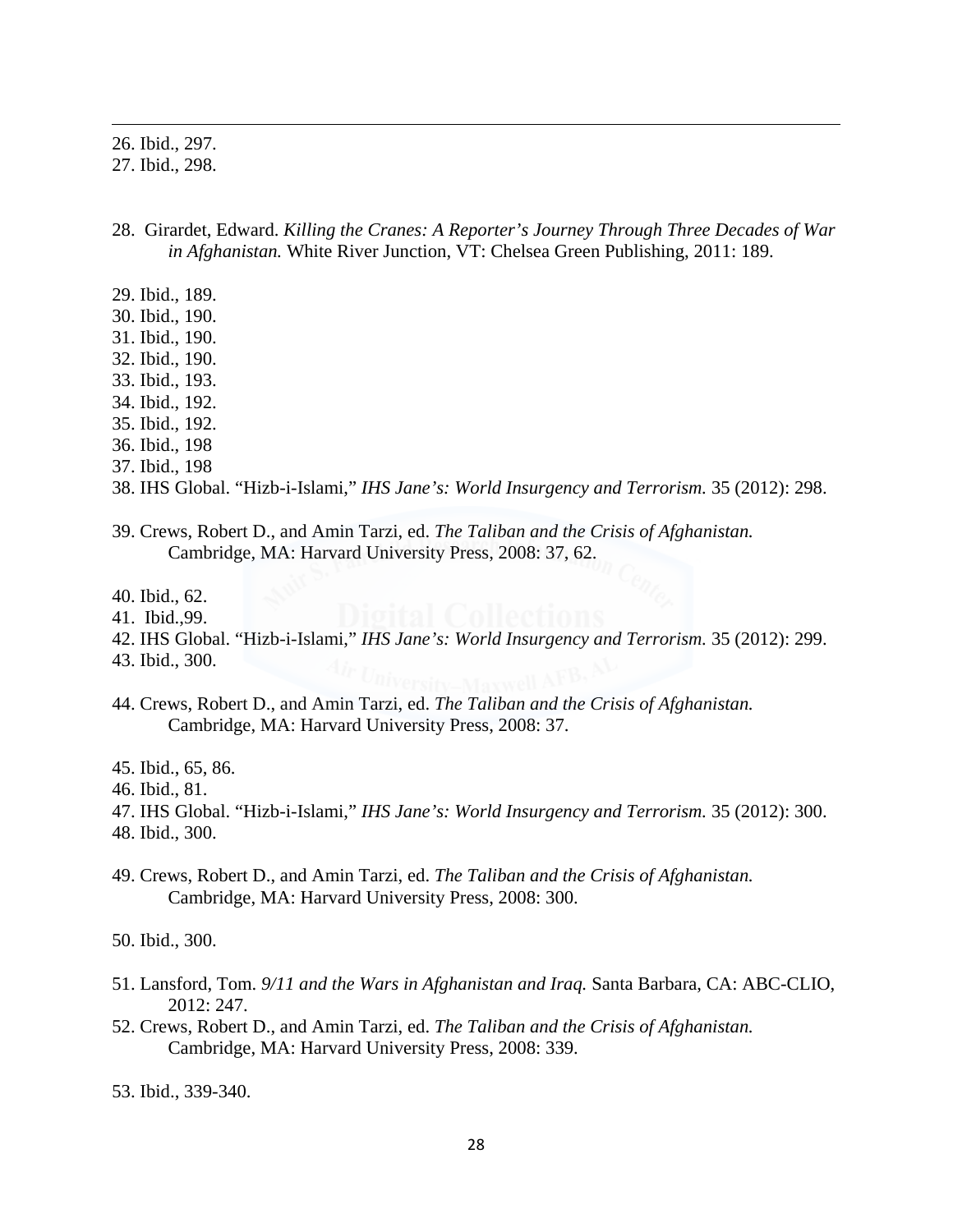54. Ibid., 340-341.

55. Ibid., 341.

- 56. Ibid., 342.
- 57. Roggio, Bill. "Hekmatyar's 'Peace Plan' calls for NATO Withdrawal by 2011," *Long War Journal*, (March 22, 2003): 1-2. http://www.longwarjournal.org/archives /2010/03/hekmatyars\_peace\_pla.php (accessed 25 October 2013).

<u> 1989 - Johann Stoff, amerikansk politiker (d. 1989)</u>

- 58. IHS Global. "Hizb-i-Islami," *IHS Jane's: World Insurgency and Terrorism.* 35 (2012): 300.
- 59. Roggio, Bill. "Hekmatyar's 'Peace Plan' calls for NATO Withdrawal by 2011," *Long War Journal*, (March 22, 2003): 1-2. http://www.longwarjournal.org/archives /2010/03/hekmatyars\_peace\_pla.php (accessed 25 October 2013).

60. Ibid., 2.

- 61. Terrorism Monitor, "Afghanistan's Hizb-i-Islami Distances Itself from Taliban," *Terrorism Monitor.* Vol 8, Issue 14 (2010): 3-4.
- 62. Terrorism Monitor, "Afghanistan's Hizb-i-Islami Refuses to Negotiate from a Position of Weakness," *Terrorism Monitor.* Vol 8, Issue 16 (2010): 2-3.
- 63. Stratfor Analysis. "Factional Fighting in Baghlan Province," *Stratfor Analysis*, 6 (2010): 1-2.
- 64. Ibid., 2.
- 65. IHS Global. "Hizb-i-Islami," *IHS Jane's: World Insurgency and Terrorism.* 35 (2012): 300.
- 66. Ibid., 300.
- 67. Ibid., 300.
- 68. Lila, Muhammad. "Afghanistan Suicide Attack: Group Claims Revenge for Anti-Islamic Movie," *Abc News,* 18 September 2012: 1-2. http://abcnews.go/International/afghanistansuicide-attack-group-revenge-abti-islamic/print?id=17259636 (accessed 29 October 2013)
- 69. Shah, Amir and Kathy Gannon. "Car Hits NATO Convoy in Kabul; 6 Dead," *Associated Press,* 15 May 2013: 1-2. http://www.utsandiego.com/news/2013/may/15/car-bomb-hitsnato-convoy-in-kabul-6-dead/all/?print. (accessed 2 November 2013).On 16 May 2013 (Kabul Time Zone)
- 70. Global Security.org. "Several rockets hit US Bagram air base in Afghanistan," *Global Security.org,* 5 October 2013. http://www.globalsecurity.org/military/library/ news/2013/10/mil-131005-presstv01.htm (accessed 2 November 2013).
- 71**.** Shah, Amir. "Afghan Insurgents Hit Convoy by Foreigner Compound," *Associated Press,* 18 Oct 2013: 1-3. http://news.yahoo.com/afghan-insurgents-hit-convoy-foreignercompound-144636951.html. (accessed 15 Dec 2013).
- 72. CNN.com. "2 Civilian contractors killed in Afghanistan were Americans," *CNN.com,* 11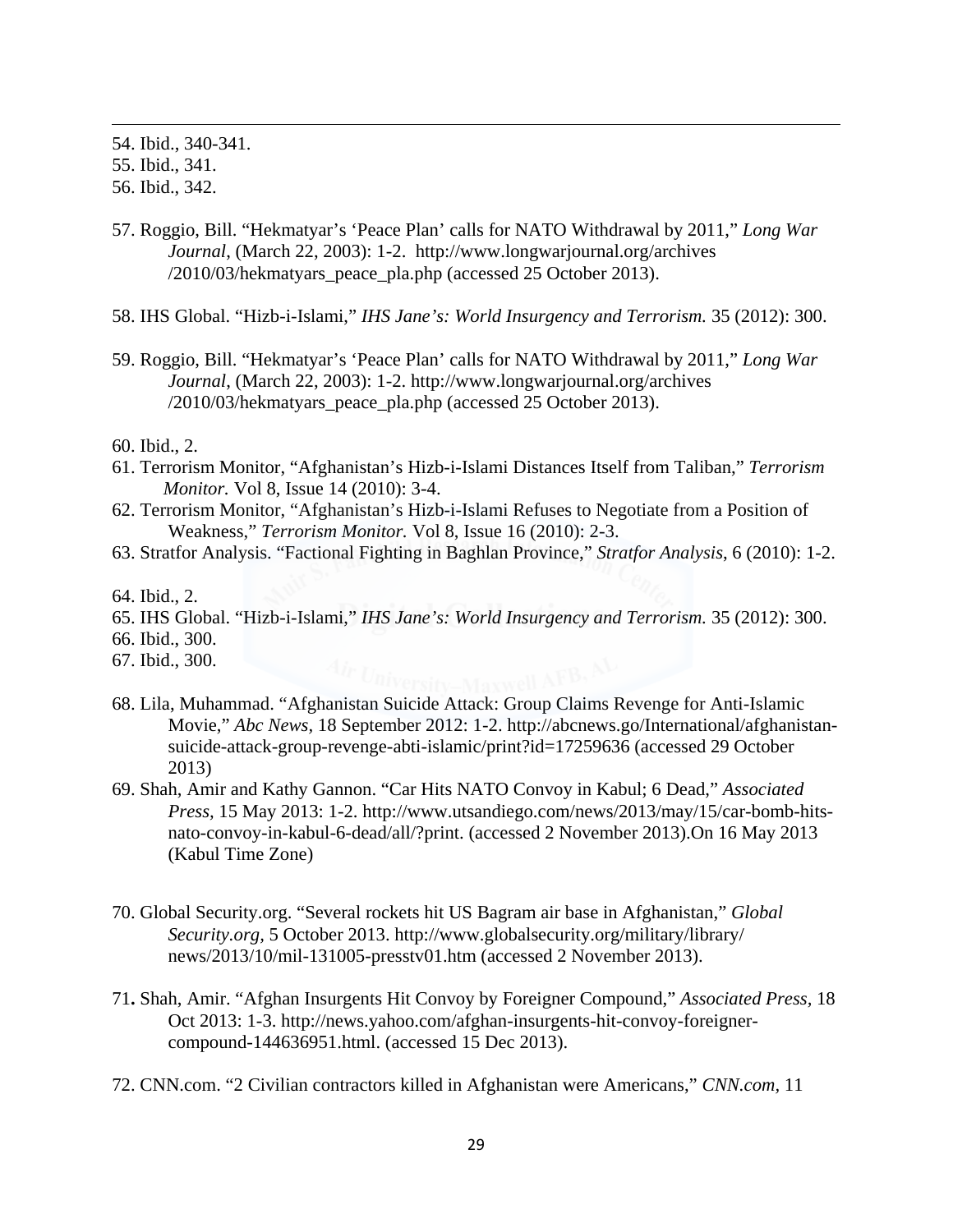February 2014. http://www.cnn.com/2014/02/11/world/asia/afghanistan-contractorskilled/index.html (accessed 12 Feb 2014).

<u> 1989 - Johann Stoff, amerikansk politiker (d. 1989)</u>

- 73. Global Security.org. "Afghan Insurgent Group to Join Presidential Election," *Global Security.org.* 16 February 2014. http://globalsecurity.org/military/library/news/2014/02/mil-140216-voa01.html. (accessed 17 Feb 14).
- 74. Rekawek, Kacper Edward. 2008. "How 'terrorism does not end: the case of the Official Irish Republican Army." *Critical Studies On Terrorism* 1, no. 3: 359.
- 75. Crenshaw, Martha. *Special Report: How Terrorism Ends.* United Institute of Peace. Washington D.C.: 25 May 1999. p. 3
- 76. Crenshaw, Martha. *Special Report: How Terrorism Ends.* United States Institute of Peace. Washington D.C.: 25 May 1999. Pp. 2-3.<br> **East child Research Information**
- 77. Ibid., 2.
- 78. Washington Times.com. "NATO leasers say Afghan troops need more training," 1 February 2014. htp://www.washingtontimes.com/news/2014/feb/1/nato-leaders-say-afghan-troopsneed-more-training/. (accessed 9 March 2014).pp. 1-2.
- 79. Ryan, Curtis R. 2007. "Democracy, Terrorism, and Islamist Movements: Comparing Hamas, Hizbullah, and the Islamic Action Front." *Understanding Terrorism: Analysis Of Sociological & Psychological Aspects 22,* no. 1: p. 126.
- 80. Ibid., 125.
- 81. Zuhur, Sherifa. 2008. "HAMAS AND ISRAEL: CONFLICTING STRATEGIES OF GROUP-BASED POLITICS." In HAMAS & Israel: *Conflicting Strategies of Group-Based Politics,* Strategic Studies Institute of the U.S. Army War College, 2008.p. 59.
- 82. Ibid., 60
- 83. Washington Times.com. "NATO leasers say Afghan troops need more training," 1 February 2014. http://www.washingtontimes.com/news/2014/feb/1/nato-leaders-say-afghantroops-need-more-training/. (accessed 9 March 2014).pp. 1-2.
- 84. Crenshaw, Martha. *Special Report: How Terrorism Ends.* United States Institute of Peace. Washington D.C.: 25 May 1999. p. 3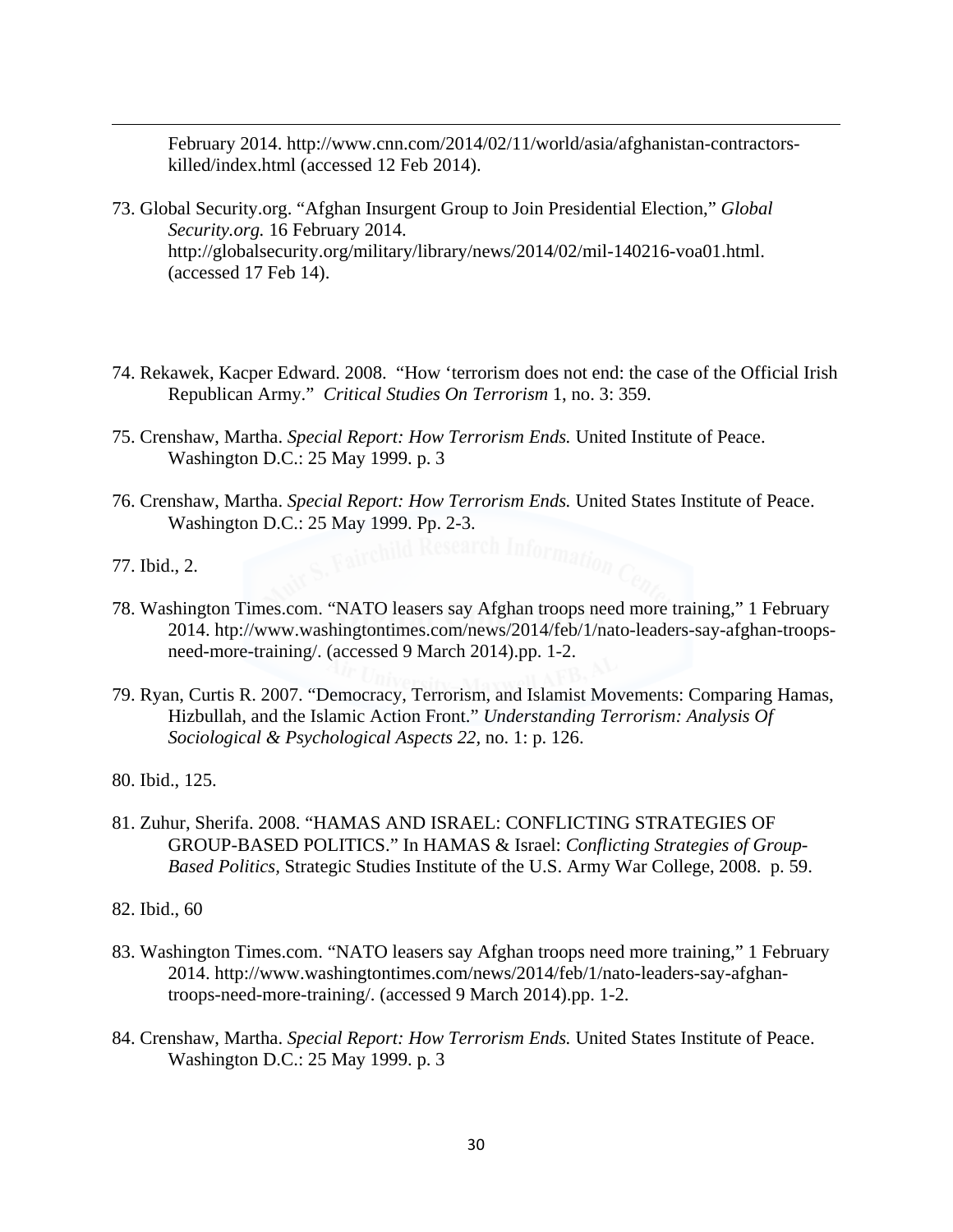85. Karsner,M., and Sarah E. Kopczynski. 2012. "REINTEGRATION IN NORTHERN AFGHANISTAN." *Special Warfare: The Professional Bulletin Of The John F.Kennedy Special Warfare Center & School 25,* no.1: p. 35.

<u> 1989 - Johann Stoff, amerikansk politiker (d. 1989)</u>

86. Ibid., 36.

- 87. Ibid., 41.
- 88. Ibid., 36.
- 89. Ibid., 38.
- 90. Ibid., 40-41.
- 91. Ibid., 42.
- 92. Ibid., 38.
- 93. Katzman, Kenneth, *Afghanistan: Politics, Elections, and Government Performance.* Report RS21922. Washington, D.C.: Congressional Research Service, February 2014. p7.
- 94. Ibid., 7.
- 95. Ibid., 9.
- 96. Ibid., 38.

.

#### **BIBLIOGRAPHY**

#### **Books**

- Chaliand, Gerard, and Arnaud Blin, *The History of Terrorism from Antiquity to Al Qaeda.* Berkeley: University of California Press, 2007.
- Crews, Robert D., and Amin Tarzi, ed. *The Taliban and the Crisis of Afghanistan.* Cambridge, MA: Harvard University Press, 2008.

Girardet, Edward. *Killing the Cranes: A Reporter's Journey Through Three Decades of War in Afghanistan.* White River Junction, VT: Chelsea Green Publishing, 2011.

Gohari, M.J. *The Taliban Ascent to Power.* Oxford, England: Oxford University Press, 2000.

Lansford, Tom. *9/11 and the Wars in Afghanistan and Iraq.* Santa Barbara, CA: ABC-CLIO, 2012.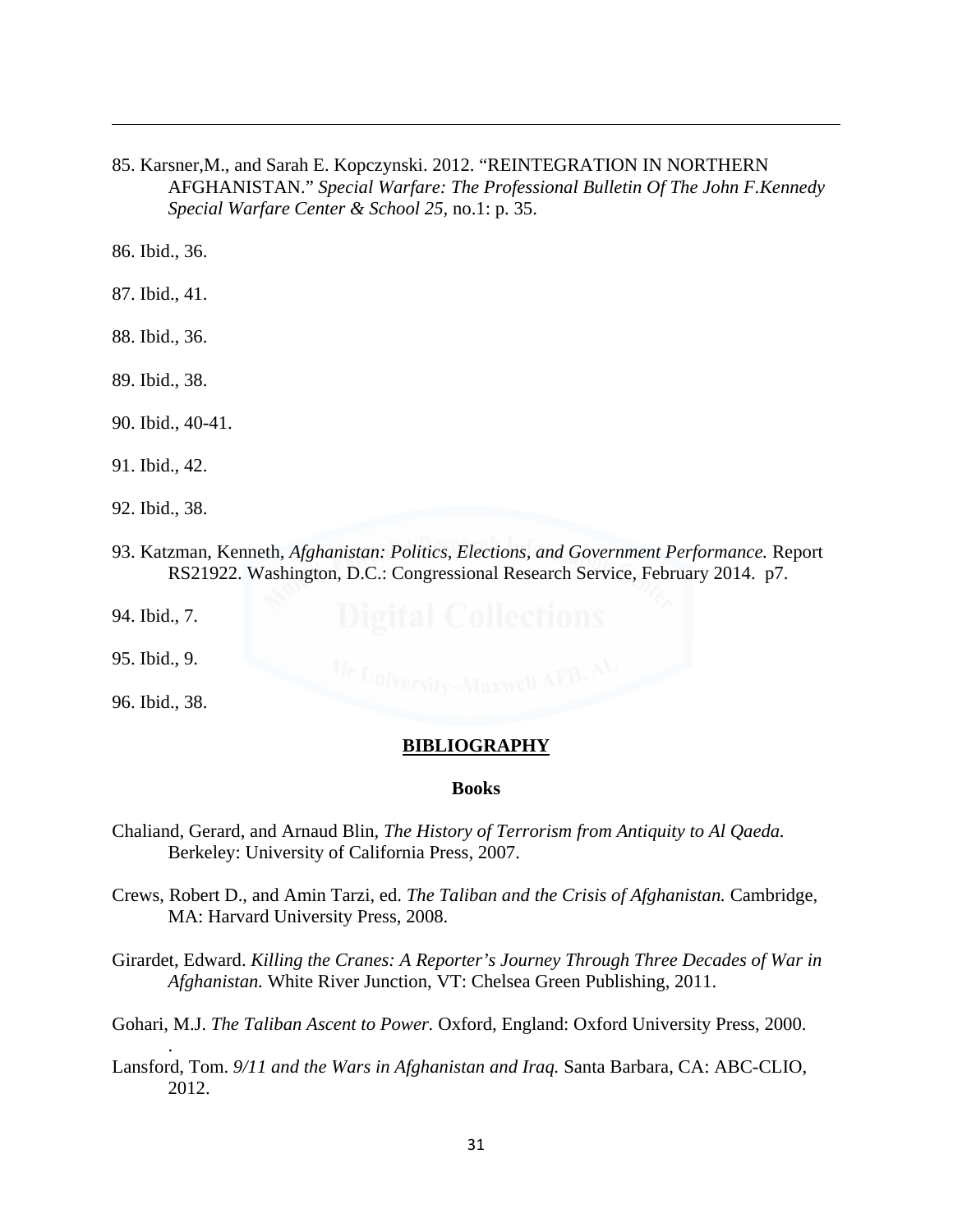#### Electronic Journals

<u> 1989 - Johann Stoff, amerikansk politiker (d. 1989)</u>

Karsner,M., and Sarah E. Kopczynski. 2012. "REINTEGRATION IN NORTHERN AFGHANISTAN." *Special Warfare: The Professional Bulletin Of The John F.Kennedy Special Warfare Center & School 25,* no.1.

Rekawek, Kacper Edward. 2008. "How 'terrorism does not end: the case of the Official Irish Republican Army." *Critical Studies On Terrorism* 1, no. 3.

Roggio, Bill. "Hekmatyar's 'Peace Plan' calls for NATO Withdrawal by 2011," *Long War Journal*, (March 22, 2003): 1-2. http://www.longwarjournal.org/archives /2010/03/hekmatyars\_peace\_pla.php (accessed 25 October 2013).

#### **Online Newspapers, News Services, and Other News Sites**

- CNN.com. "2 Civilian contractors killed in Afghanistan were Americans," *CNN.com,* 11 February 2014. http://www.cnn.com/2014/02/11/world/asia/afghanistan-contractorskilled/index.html (accessed 12 Feb 2014).
- Global Security.org. "Afghan Insurgent Group to Join Presidential Election," *Global Security.org.* 16 February 2014. http://globalsecurity.org/military/library/news/2014/02/mil-140216-voa01.html. (accessed 17 Feb 14).
- Global Security.org. "Several rockets hit US Bagram air base in Afghanistan." *Global Security.org,* 5 October 2013. http://www.globalsecurity.org/military/library/ news/2013/10/mil-131005-presstv01.htm (accessed 2 November 2013).
- Lila, Muhammad. "Afghanistan Suicide Attack: Group Claims Revenge for Anti-Islamic Movie." *ABC News,* 18 September 2012: 1-2. http://abcnews.go/International/afghanistan-suicide-attack-group-revenge-abtiislamic/print?id=17259636 (accessed 29 October 2013)
- Shah, Amir. "Afghan Insurgents Hit Convoy by Foreigner Compound." *Associated Press,* 18 Oct 2013: 1-3. http://news.yahoo.com/afghan-insurgents-hit-convoy-foreigner-compound-144636951.html. (accessed 15 Dec 2013).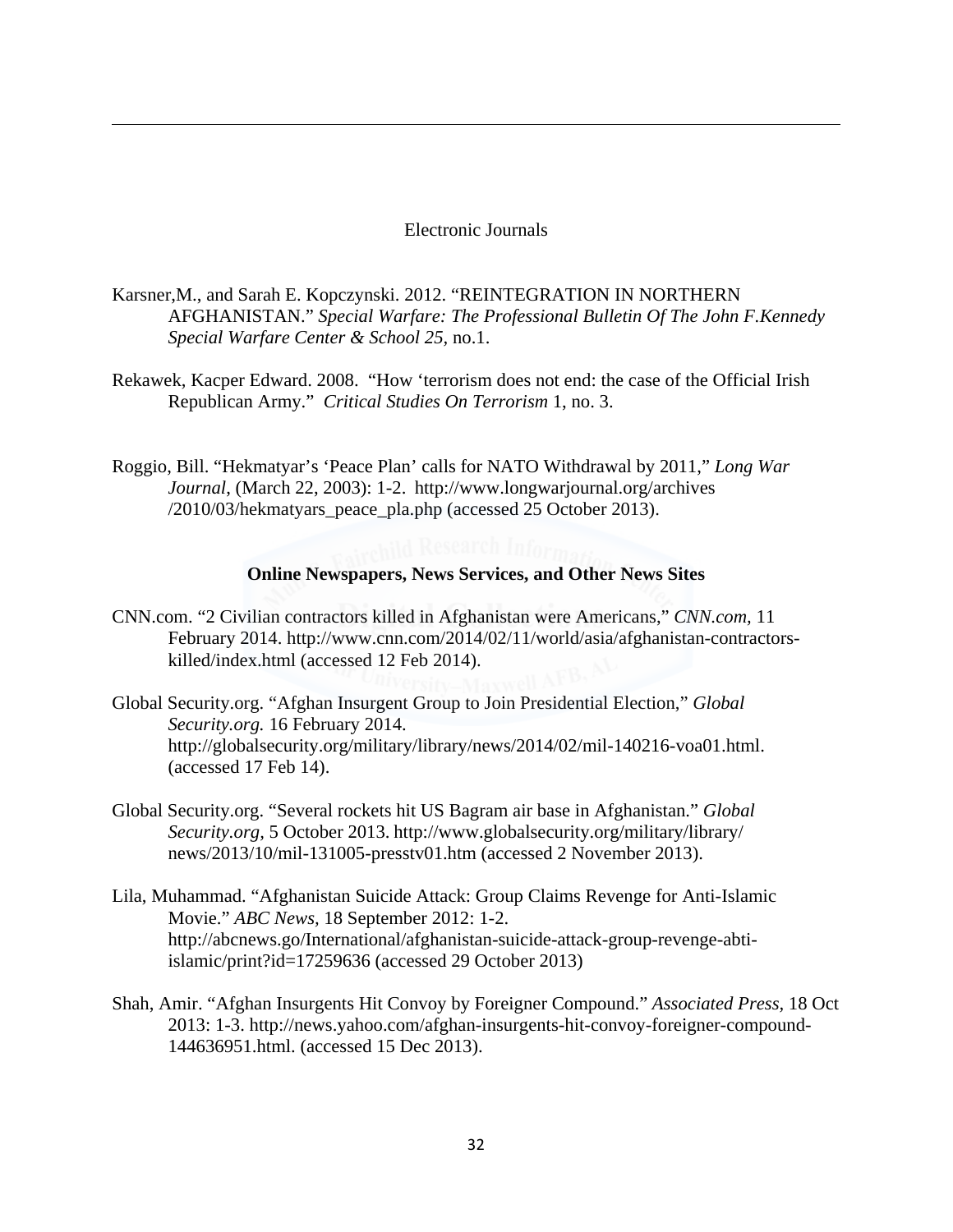Shah, Amir and Kathy Gannon. "Car Hits NATO Convoy in Kabul; 6 Dead." *Associated Press,*  15 May 2013: 1-2. http://www.utsandiego.com/news/2013/may/15/car-bomb-hits-natoconvoy-in-kabul-6-dead/all/?print. (accessed 2 November 2013).

<u> 1989 - Johann Stoff, amerikansk politiker (d. 1989)</u>

#### **Periodicals**

- Crowley, Michael. "Our Man in Kabul? The Sadistic Afghan Warlord that wants to be Our Friend." *New Republic* 241, no. 4 (March 2010): 6-9.
- IHS Global. "Afghanistan: Non-State Armed Groups." *IHS Jane's Sentinel: Country Risk Assessments-South Asia,* 31 (2013): 84-85.
- IHS Global. "Hizb-i-Islami." *IHS Jane's: World Insurgency and Terrorism,* 35 (2012): 297-300.
- Ryan, Curtis R. 2007. "Democracy, Terrorism, and Islamist Movements: Comparing Hamas, Hizbullah, and the Islamic Action Front." *Understanding Terrorism: Analysis Of Sociological & Psychological Aspects 22,* no. 1.
- Tarzi, Shah M., "Politics of Afghan Resistance Movement: Cleavages, Disunity, and Fragmentation." *Asian Survey*, Vol. 31, No.6 (1991): 479-495.
- Terrorism Monitor, "Afghanistan's Hizb-i-Islami Distances Itself from Taliban." *Terrorism Monitor*, Vol 8, Issue 14 (2010): 3-4.
- Terrorism Monitor, "Afghanistan's Hizb-i-Islami Refuses to Negotiate from a Position of Weakness." *Terrorism Monitor,* Vol 8, Issue 16 (2010): 2-3.
- Stratfor Analysis. "Factional Fighting in Baghlan Province." *Stratfor Analysis*, 6 (2010): 1-2.
- Washington Times.com. "NATO leasers say Afghan troops need more training," 1 February 2014. htp://www.washingtontimes.com/news/2014/feb/1/nato-leaders-say-afghan-troopsneed-more-training/. (accessed 9 March 2014).pp. 1-2.

#### **Reports**

- Crenshaw, Martha. *Special Report: How Terrorism Ends.* United Institute of Peace. Washington D.C.: 25 May 1999.
- Katzman, Kenneth, *Afghanistan: Politics, Elections, and Government Performance.* Report RS21922. Washington, D.C.: Congressional Research Service, February 2014.